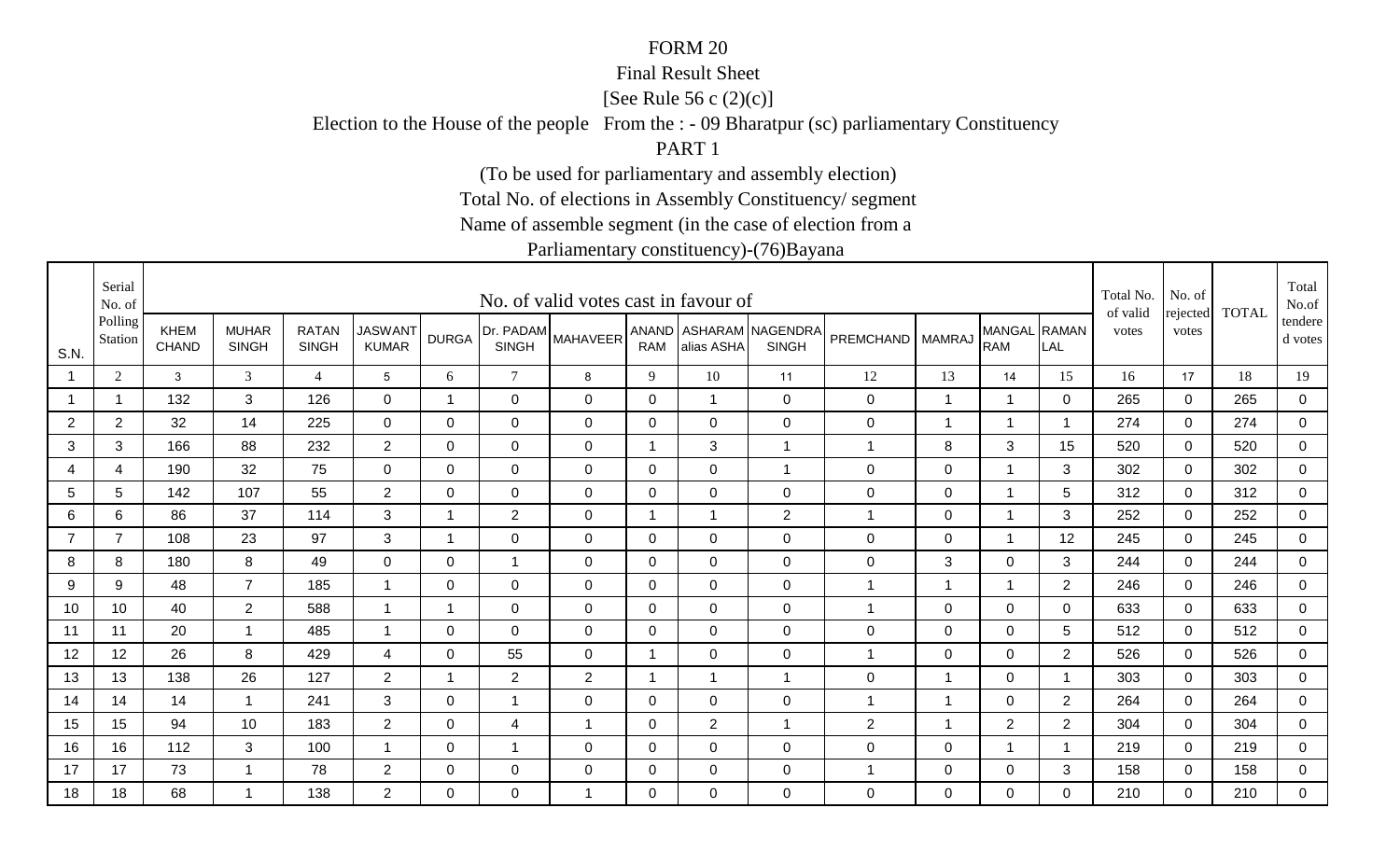### Final Result Sheet

[See Rule 56 c (2)(c)]

Election to the House of the people From the : - 09 Bharatpur (sc) parliamentary Constituency

PART 1

(To be used for parliamentary and assembly election)

Total No. of elections in Assembly Constituency/ segment

Name of assemble segment (in the case of election from a

|      | Serial<br>No. of   |                             |                              |                              |                                |                |                | No. of valid votes cast in favour of |                |                |                                        |                |                |                            |                | Total No.<br>of valid | No. of            | <b>TOTAL</b> | Total<br>No.of     |
|------|--------------------|-----------------------------|------------------------------|------------------------------|--------------------------------|----------------|----------------|--------------------------------------|----------------|----------------|----------------------------------------|----------------|----------------|----------------------------|----------------|-----------------------|-------------------|--------------|--------------------|
| S.N. | Polling<br>Station | <b>KHEM</b><br><b>CHAND</b> | <b>MUHAR</b><br><b>SINGH</b> | <b>RATAN</b><br><b>SINGH</b> | <b>JASWANT</b><br><b>KUMAR</b> | <b>DURGA</b>   | <b>SINGH</b>   | (Dr. PADAM MAHAVEER <sup>!</sup>     | <b>RAM</b>     | alias ASHA     | ANAND ASHARAM NAGENDRA<br><b>SINGH</b> | PREMCHAND      | <b>MAMRAJ</b>  | MANGAL RAMAN<br><b>RAM</b> | LAL            | votes                 | rejected<br>votes |              | tendere<br>d votes |
| 19   | 19                 | 348                         | 11                           | 111                          | $\overline{4}$                 | 0              | $\mathbf{1}$   | $\mathbf 0$                          | $\overline{1}$ | $\overline{2}$ | $\overline{0}$                         | 0              | $\pmb{0}$      | $\overline{2}$             | $\overline{4}$ | 484                   | $\mathbf 0$       | 484          | $\mathbf 0$        |
| 20   | 20                 | 62                          | $\overline{2}$               | 149                          | 3                              | $\mathbf 0$    | $\overline{1}$ | $\mathbf 0$                          | 1              | $\mathbf 0$    | $\mathbf 0$                            | 0              | 1              | $\overline{2}$             | 4              | 225                   | $\mathbf 0$       | 225          | $\mathsf 0$        |
| 21   | 21                 | 43                          | 5                            | 477                          | $\overline{1}$                 | 0              | $\mathbf 0$    | 0                                    | 0              | $\overline{2}$ | $\mathbf 0$                            | 0              | $\mathbf 0$    | $\mathbf 0$                | 0              | 528                   | 0                 | 528          | $\mathbf 0$        |
| 22   | 22                 | 118                         | 4                            | 53                           | 0                              | 0              | 1              | 0                                    | 0              | 0              | $\mathbf 0$                            | 0              | $\mathbf 0$    |                            |                | 178                   | $\Omega$          | 178          | $\mathbf 0$        |
| 23   | 23                 | 88                          | $\overline{7}$               | 168                          | $\overline{1}$                 | $\overline{1}$ | $\Omega$       | $\Omega$                             | $\Omega$       | -1             | $\mathbf 0$                            | $\mathbf 1$    | $\overline{2}$ | $\mathbf 0$                | $\overline{2}$ | 271                   | $\Omega$          | 271          | 0                  |
| 24   | 24                 | 91                          | $\mathbf 0$                  | 72                           | $\mathbf 0$                    | 0              | 0              | 0                                    | 0              | $\mathbf 0$    | $\mathbf 0$                            | 0              | 0              | 0                          | 0              | 163                   | 0                 | 163          | 0                  |
| 25   | 25                 | 135                         | 28                           | 114                          | 3                              | 0              | $\mathbf 0$    | $\mathbf 0$                          | 0              | 0              | $\mathbf 0$                            | $\overline{1}$ | 0              | $\mathbf 0$                | 4              | 285                   | $\Omega$          | 285          | $\mathbf 0$        |
| 26   | 26                 | 92                          | 3                            | 116                          | $\mathbf 1$                    | 0              | 0              | 0                                    | -1             | $\mathbf 0$    | $\mathbf 0$                            | 0              | $\mathbf 0$    | $\mathbf 1$                | $\overline{2}$ | 216                   | 0                 | 216          | $\mathbf 0$        |
| 27   | 27                 | 20                          | 31                           | 104                          | -1                             | 0              | $\mathbf 0$    | -1                                   | $\mathbf 0$    | 0              | $\mathbf 0$                            | 0              | 0              | $\mathbf 0$                | 3              | 160                   | $\Omega$          | 160          | $\mathbf 0$        |
| 28   | 28                 | 87                          | $\overline{4}$               | 193                          | $\overline{1}$                 | $\Omega$       | 0              | $\overline{1}$                       | $\Omega$       | $\overline{0}$ | $\mathbf{1}$                           | $\mathbf 1$    | $\mathbf 0$    | $\overline{1}$             | 9              | 298                   | $\Omega$          | 298          | $\mathbf 0$        |
| 29   | 29                 | 12                          | 3                            | 80                           | $\overline{0}$                 | 0              | $\mathbf 0$    | $\mathbf 0$                          | $\mathbf 0$    | $\mathbf 0$    | $\mathbf 0$                            | 0              | $\pmb{0}$      | $\mathbf 0$                | 0              | 95                    | 0                 | 95           | $\mathbf 0$        |
| 30   | 30                 | 169                         | 10                           | 117                          | -1                             | $\mathbf 0$    | $\mathbf 0$    | $\mathbf 0$                          | $\mathbf 0$    | $\overline{0}$ | $\overline{0}$                         | 0              | $\mathbf 0$    | $\mathbf 0$                | $\mathbf{0}$   | 297                   | $\Omega$          | 297          | $\mathbf 0$        |
| 31   | 31                 | 51                          | $\mathbf{1}$                 | 155                          | $\overline{1}$                 | 1              | $\overline{1}$ | $\mathbf 0$                          | 0              | $\mathbf 0$    | $\mathbf 0$                            | 0              | $\pmb{0}$      | $\mathbf 0$                | 0              | 210                   | 0                 | 210          | $\overline{0}$     |
| 32   | 32                 | 73                          | $\mathbf{1}$                 | 130                          | $\overline{2}$                 | $\Omega$       | $\overline{2}$ | $\Omega$                             | 3              | $\Omega$       | $\mathbf 0$                            | 0              | 1              | $\mathbf 0$                | 3              | 215                   | $\Omega$          | 215          | 0                  |
| 33   | 33                 | 73                          | 5                            | 99                           | $\overline{2}$                 | $\Omega$       | $\overline{1}$ | $\Omega$                             | $\Omega$       | $\overline{0}$ | 2                                      | 0              | 0              | $\mathbf 0$                | 2              | 184                   | $\Omega$          | 184          | $\mathbf 0$        |
| 34   | 34                 | 102                         | 6                            | 141                          | -1                             | $\overline{2}$ | $\mathbf 0$    | $\mathbf 0$                          | 0              | $\mathbf 0$    | $\mathbf 0$                            | 0              | $\mathbf 0$    | $\mathbf 0$                | -1             | 253                   | $\mathbf 0$       | 253          | $\mathbf 0$        |
| 35   | 35                 | 23                          | 13                           | 169                          | -1                             | 0              | $\mathbf 0$    | $\overline{2}$                       | -1             |                | $\overline{1}$                         | $\mathbf 1$    | $\overline{2}$ | $\overline{2}$             | $\overline{2}$ | 218                   | 0                 | 218          | $\mathbf 0$        |
| 36   | 36                 | 309                         | $\overline{2}$               | 80                           | 0                              | 3              | 1              | $\mathbf 0$                          | 1              |                | $\mathbf 0$                            | 0              | $\mathbf 0$    | $\overline{2}$             | 3              | 402                   | 0                 | 402          | $\overline{0}$     |
| 37   | 37                 | 132                         | $\mathbf 1$                  | 51                           | $\Omega$                       | 1              | 3              | $\mathbf 1$                          | $\Omega$       | $\overline{0}$ | $\overline{1}$                         | 0              | $\Omega$       |                            |                | 192                   | $\Omega$          | 192          | $\Omega$           |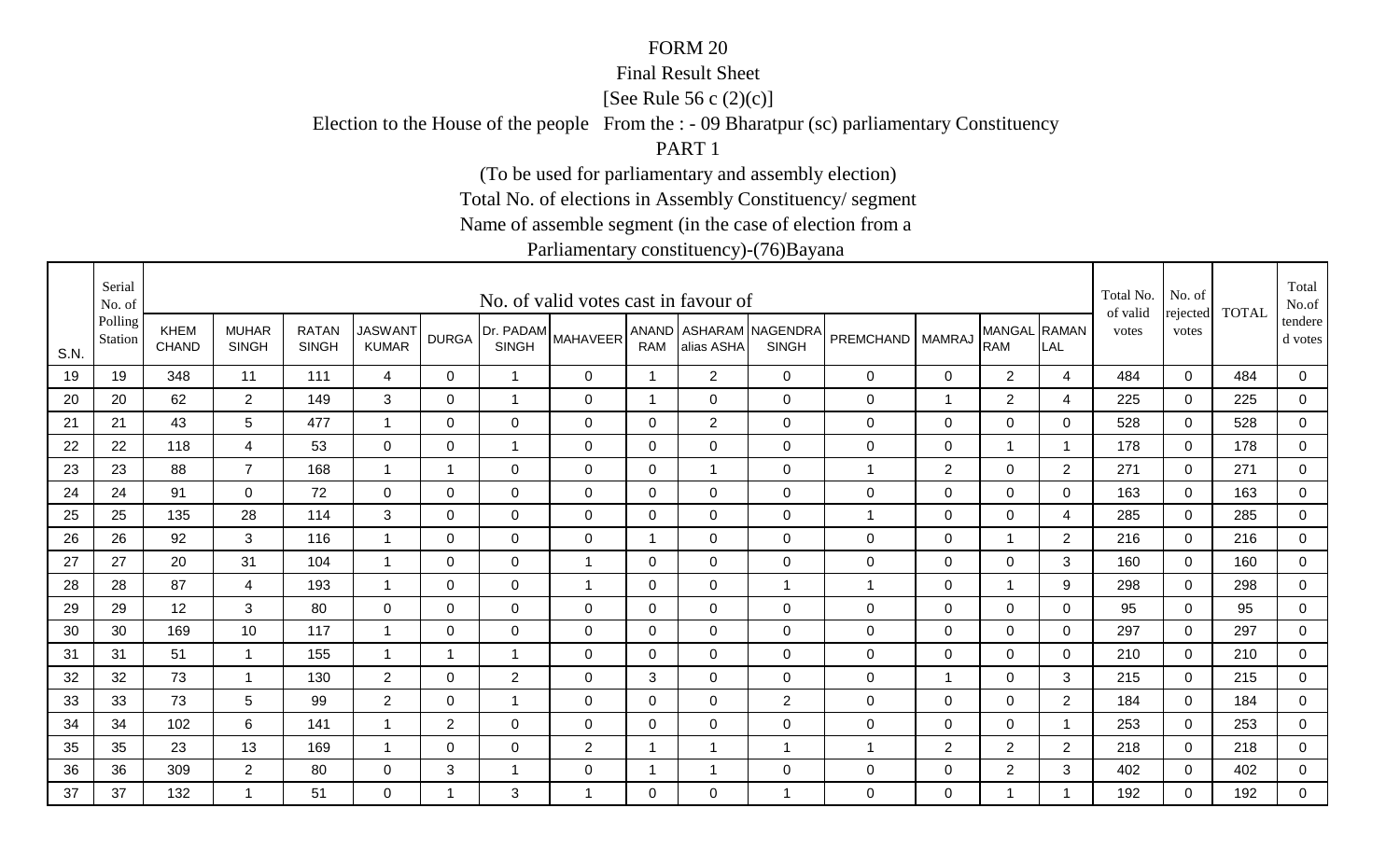### Final Result Sheet

[See Rule 56 c (2)(c)]

Election to the House of the people From the : - 09 Bharatpur (sc) parliamentary Constituency

PART 1

(To be used for parliamentary and assembly election)

Total No. of elections in Assembly Constituency/ segment

Name of assemble segment (in the case of election from a

|      | Serial<br>No. of   |                             |                              |                              |                                |              |                           | No. of valid votes cast in favour of |                         |                |                                        |             |                         |                            |                          | Total No.<br>of valid | No. of            | <b>TOTAL</b> | Total<br>No.of       |
|------|--------------------|-----------------------------|------------------------------|------------------------------|--------------------------------|--------------|---------------------------|--------------------------------------|-------------------------|----------------|----------------------------------------|-------------|-------------------------|----------------------------|--------------------------|-----------------------|-------------------|--------------|----------------------|
| S.N. | Polling<br>Station | <b>KHEM</b><br><b>CHAND</b> | <b>MUHAR</b><br><b>SINGH</b> | <b>RATAN</b><br><b>SINGH</b> | <b>JASWANT</b><br><b>KUMAR</b> | <b>DURGA</b> | Dr. PADAM<br><b>SINGH</b> | <b>MAHAVEER</b>                      | <b>RAM</b>              | alias ASHA     | ANAND ASHARAM NAGENDRA<br><b>SINGH</b> | PREMCHAND   | <b>MAMRAJ</b>           | MANGAL RAMAN<br><b>RAM</b> | LAL                      | votes                 | rejected<br>votes |              | tendere  <br>d votes |
| 38   | 38                 | 6                           | $5\phantom{.0}$              | 260                          | 5                              | $\Omega$     | $\overline{0}$            | $\Omega$                             | $\Omega$                | $\Omega$       | $\mathbf 0$                            | 1           | 0                       | $\overline{\mathbf{1}}$    | 4                        | 282                   | $\mathbf 0$       | 282          | $\overline{0}$       |
| 39   | 39                 | 58                          | $\overline{1}$               | 98                           | $\overline{ }$                 | $\mathbf 0$  | $\overline{0}$            | $\mathbf{1}$                         | $\mathbf 0$             | $\mathbf 0$    | $\mathbf 0$                            | 1           | $\mathbf 0$             | $\mathbf 0$                | $\overline{\phantom{a}}$ | 161                   | $\overline{0}$    | 161          | $\overline{0}$       |
| 40   | 40                 | 88                          | 3                            | 77                           | 0                              | 0            | $\mathbf{1}$              | $\mathbf 0$                          | -1                      | $\mathbf 1$    | $\mathbf 0$                            | $\mathbf 0$ | 0                       | $\overline{0}$             | 0                        | 171                   | $\mathbf 0$       | 171          | $\overline{0}$       |
| 41   | 41                 | 35                          | 14                           | 93                           | $\mathbf 0$                    | 0            | $\mathbf 0$               | $\mathbf 0$                          | -1                      | $\mathbf 0$    | $\mathbf 0$                            | 1           | $\mathbf 0$             | 1                          | $\overline{2}$           | 147                   | 0                 | 147          | 0                    |
| 42   | 42                 | 195                         | $\overline{2}$               | 99                           | $\overline{1}$                 | 0            | $\mathbf 0$               | $\mathbf 0$                          | 0                       | $\mathbf 0$    | $\mathbf 0$                            | 1           | $\overline{\mathbf{1}}$ | 2                          | 0                        | 301                   | $\mathbf 0$       | 301          | $\overline{0}$       |
| 43   | 43                 | 205                         | $\overline{2}$               | 87                           | $\mathbf 0$                    | 0            | $\overline{2}$            | $\mathbf 0$                          | 0                       | $\mathbf 0$    | $\mathbf 0$                            | $\mathbf 0$ | $\mathbf 0$             | $\overline{0}$             | 0                        | 296                   | $\mathbf 0$       | 296          | $\overline{0}$       |
| 44   | 44                 | 330                         | $\overline{1}$               | 41                           | $\mathbf 0$                    | $\Omega$     | $\mathbf 0$               | $\mathbf 0$                          | -1                      | $\overline{1}$ | $\mathbf 0$                            | $\pmb{0}$   | $\overline{0}$          | $\mathbf 0$                | 4                        | 378                   | $\mathbf 0$       | 378          | $\mathbf 0$          |
| 45   | 45                 | 252                         | 4                            | 85                           | 0                              | 0            | $\mathbf 0$               | $\mathbf 0$                          | 0                       | $\mathbf 0$    | $\mathbf 0$                            | $\mathbf 0$ | $\overline{2}$          | $\mathbf 0$                | -1                       | 344                   | $\mathbf 0$       | 344          | $\mathbf 0$          |
| 46   | 46                 | 240                         | $\overline{1}$               | 109                          | $\overline{2}$                 | $\Omega$     | 0                         | $\Omega$                             | $\Omega$                | $\Omega$       | $\mathbf 0$                            | 0           | $\overline{0}$          | $\mathbf 0$                | $\Omega$                 | 352                   | $\mathbf{0}$      | 352          | 0                    |
| 47   | 47                 | 150                         | $\overline{1}$               | 52                           | $\Omega$                       | $\Omega$     | $\mathbf{1}$              | $\Omega$                             | $\overline{1}$          | $\Omega$       | $\Omega$                               | $\mathbf 0$ | $\mathbf{0}$            | $\mathbf 0$                | $\overline{\phantom{a}}$ | 206                   | $\Omega$          | 206          | $\mathbf 0$          |
| 48   | 48                 | 280                         | $\overline{2}$               | 109                          | 0                              | 0            | $\overline{2}$            | $\mathbf 0$                          | $\mathbf 1$             | $\mathbf 0$    | $\mathbf 0$                            | $\mathbf 0$ | 0                       | $\overline{0}$             | 0                        | 394                   | $\mathbf 0$       | 394          | $\mathbf 0$          |
| 49   | 49                 | 266                         | $\overline{4}$               | 134                          | $\mathbf 0$                    | $\Omega$     | 2                         | $\mathbf 0$                          | $\overline{\mathbf{1}}$ | $\overline{1}$ | $\mathbf 0$                            | $\sqrt{2}$  | $\overline{0}$          | $\mathbf 0$                | 4                        | 414                   | $\mathbf 0$       | 414          | 0                    |
| 50   | 50                 | 257                         | 4                            | 220                          | $\overline{0}$                 | 0            | $\mathbf 0$               | $\mathbf 0$                          | 0                       | $\overline{ }$ | $\mathbf 0$                            | $\pmb{0}$   | $\mathbf 0$             | $\mathbf 0$                | 3                        | 485                   | $\mathbf{0}$      | 485          | $\mathbf 0$          |
| 51   | 51                 | 65                          | 25                           | 390                          | $\mathbf 0$                    | -1           | 1                         | $\mathbf 0$                          | 0                       | $\mathbf 0$    | $\mathbf 0$                            | 1           | -1                      | $\mathbf 0$                | $\overline{2}$           | 486                   | $\mathbf 0$       | 486          | $\mathbf 0$          |
| 52   | 52                 | 241                         | $\overline{2}$               | 93                           | $\mathbf 0$                    | $\mathbf 0$  | $\overline{0}$            | $\mathbf 0$                          | $\overline{2}$          | $\overline{2}$ | $\mathbf 0$                            | $\pmb{0}$   | $\overline{1}$          | $\mathbf 0$                | 0                        | 341                   | $\mathbf 0$       | 341          | $\overline{0}$       |
| 53   | 53                 | 201                         | $\overline{2}$               | 56                           | $\mathbf 0$                    | 0            | $\mathbf 0$               | $\mathbf 0$                          | 0                       | $\overline{0}$ | $\mathbf 0$                            | $\mathbf 0$ | $\mathbf 0$             | $\mathbf 0$                | $\mathbf 0$              | 259                   | $\mathbf 0$       | 259          | $\overline{0}$       |
| 54   | 54                 | 198                         | 3                            | 61                           | $\mathbf 0$                    | $\mathbf 0$  | $\mathbf 0$               | $\mathbf 0$                          | -1                      | $\mathbf 0$    | $\mathbf 0$                            | $\pmb{0}$   | $\mathbf 0$             | $\mathbf 0$                | $\overline{2}$           | 265                   | $\mathbf 0$       | 265          | 0                    |
| 55   | 55                 | 187                         | 3                            | 66                           |                                | 0            | $\mathbf 0$               | 3                                    | 0                       | $\overline{0}$ | $\mathbf 0$                            | $\pmb{0}$   | $\mathbf 0$             | $\overline{0}$             | $\overline{2}$           | 262                   | $\mathbf 0$       | 262          | $\overline{0}$       |
| 56   | 56                 | 56                          | 51                           | 332                          | 3                              |              | $\mathbf 0$               | $\Omega$                             | $\Omega$                | $\Omega$       | $\mathbf 0$                            | 0           | $\overline{2}$          | 1                          |                          | 447                   | $\Omega$          | 447          | $\overline{0}$       |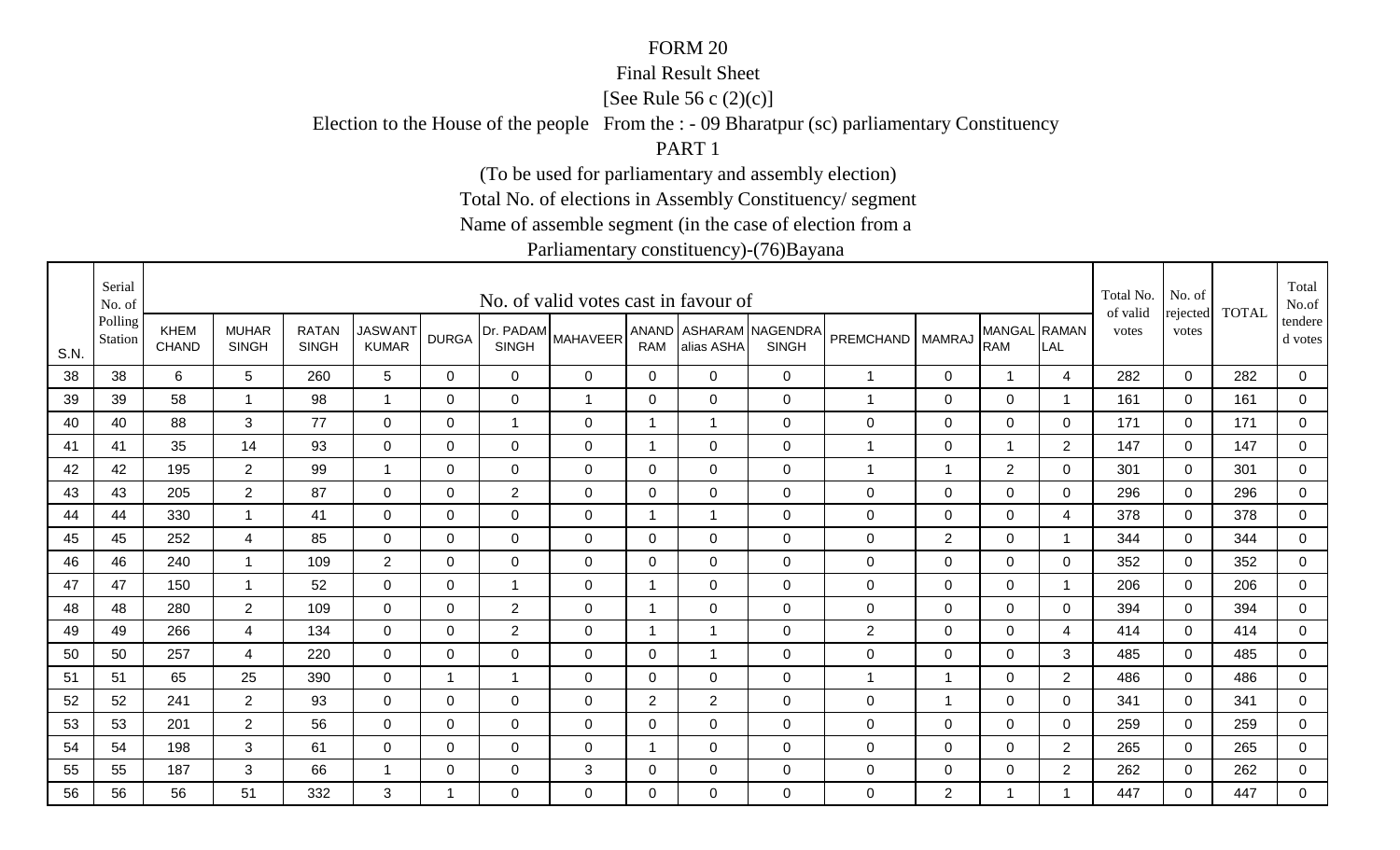### Final Result Sheet

[See Rule 56 c (2)(c)]

Election to the House of the people From the : - 09 Bharatpur (sc) parliamentary Constituency

PART 1

(To be used for parliamentary and assembly election)

Total No. of elections in Assembly Constituency/ segment

Name of assemble segment (in the case of election from a

|      | Serial<br>No. of   |                             |                              |                              |                                |                |                           | No. of valid votes cast in favour of |                |                |                                        |                |                         |                             |                     | Total No.<br>of valid | No. of            | <b>TOTAL</b> | Total<br>No.of     |
|------|--------------------|-----------------------------|------------------------------|------------------------------|--------------------------------|----------------|---------------------------|--------------------------------------|----------------|----------------|----------------------------------------|----------------|-------------------------|-----------------------------|---------------------|-----------------------|-------------------|--------------|--------------------|
| S.N. | Polling<br>Station | <b>KHEM</b><br><b>CHAND</b> | <b>MUHAR</b><br><b>SINGH</b> | <b>RATAN</b><br><b>SINGH</b> | <b>JASWANT</b><br><b>KUMAR</b> | <b>DURGA</b>   | Dr. PADAM<br><b>SINGH</b> | <b>MAHAVEER</b>                      | <b>RAM</b>     | alias ASHA     | ANAND ASHARAM NAGENDRA<br><b>SINGH</b> | PREMCHAND      | <b>MAMRAJ</b>           | <b>MANGAL</b><br><b>RAM</b> | <b>RAMAN</b><br>LAL | votes                 | rejected<br>votes |              | tendere<br>d votes |
| 57   | 57                 | 32                          | 71                           | 289                          | 4                              | $\mathbf 0$    | $\mathbf 0$               | $\mathbf 0$                          | $\mathbf 0$    | $\overline{0}$ | $\mathbf 0$                            | 0              | 4                       | $\mathbf 0$                 | 3                   | 403                   | $\mathbf 0$       | 403          | $\mathbf 0$        |
| 58   | 58                 | 229                         | 28                           | 177                          | 3                              | $\mathbf 0$    | $\mathbf 0$               | $\mathbf 0$                          | $\mathbf 0$    | $\overline{0}$ | $\overline{0}$                         | 0              | $\overline{2}$          |                             | $\overline{7}$      | 447                   | $\mathbf 0$       | 447          | $\mathbf 0$        |
| 59   | 59                 | 52                          | $\overline{7}$               | 388                          | $\overline{1}$                 | 0              | 9                         | 0                                    | 0              | 0              | $\mathbf 0$                            | $\mathbf{1}$   | 1                       | $\mathbf 0$                 | -1                  | 460                   | 0                 | 460          | $\mathbf 0$        |
| 60   | 60                 | 47                          | 16                           | 160                          | $\overline{2}$                 | 0              | 0                         | 0                                    | 1              | 0              | $\mathbf 0$                            | 0              | 3                       | $\mathbf 0$                 | 6                   | 235                   | $\Omega$          | 235          | $\mathbf 0$        |
| 61   | 61                 | 22                          | 85                           | 160                          | $\blacktriangleleft$           | $\Omega$       | 0                         | 0                                    | 0              | 0              | $\mathbf 0$                            | 0              | $\overline{2}$          | $\mathbf 0$                 | 4                   | 274                   | $\Omega$          | 274          | $\mathbf 0$        |
| 62   | 62                 | 26                          | 3                            | 453                          | $\overline{2}$                 | 0              | $\mathbf 0$               | $\mathbf 0$                          | 0              | 0              | $\mathbf 0$                            | 0              | $\mathbf 0$             | $\mathbf 0$                 | 0                   | 484                   | 0                 | 484          | $\overline{0}$     |
| 63   | 63                 | 18                          | $\Omega$                     | 177                          | -1                             | $\Omega$       | $\overline{2}$            | $\Omega$                             | 0              | $\Omega$       | $\overline{0}$                         | 0              | $\sqrt{3}$              | 1                           | -1                  | 203                   | $\Omega$          | 203          | $\mathbf 0$        |
| 64   | 64                 | 54                          | 26                           | 90                           | 3                              | 0              | $\mathbf 0$               | $\mathbf 0$                          | $\mathbf 0$    | $\mathbf 0$    | $\mathbf 0$                            | 0              | $\overline{\mathbf{4}}$ | $\mathbf 1$                 | $\overline{2}$      | 180                   | 0                 | 180          | $\mathbf 0$        |
| 65   | 65                 | 47                          | 13                           | 72                           | 3                              | $\overline{2}$ | 0                         | $\mathbf 0$                          | 2              | -1             | $\overline{0}$                         | 1              | $\overline{2}$          | $\overline{2}$              | 3                   | 148                   | $\Omega$          | 148          | $\mathbf 0$        |
| 66   | 66                 | 80                          | 6                            | 195                          | 3                              | 0              | 0                         | $\overline{1}$                       | 0              | 0              | $\mathbf 0$                            | 0              | 4                       | $\mathbf 0$                 | 3                   | 292                   | 0                 | 292          | $\mathbf 0$        |
| 67   | 67                 | 44                          | 3                            | 54                           | $\mathbf 0$                    | 0              | $\mathbf 0$               | $\overline{1}$                       | $\mathbf 0$    | $\mathbf 0$    | $\mathbf 0$                            | $\mathbf 1$    | $\mathbf 0$             | $\mathbf 0$                 | 0                   | 103                   | 0                 | 103          | $\mathbf 0$        |
| 68   | 68                 | 132                         | 5                            | 145                          | 5                              | 0              | $\overline{1}$            | $\overline{1}$                       | 1              | 0              | $\mathbf 0$                            | 0              | 1                       | 1                           | 0                   | 292                   | $\Omega$          | 292          | $\mathbf 0$        |
| 69   | 69                 | 41                          | $\overline{1}$               | 302                          | 3                              | 0              | $\mathbf 0$               | $\mathbf 1$                          | 1              | 0              | $\mathbf 0$                            | 1              | $\mathbf 0$             | $\mathbf 0$                 | 4                   | 354                   | 0                 | 354          | $\mathbf 0$        |
| 70   | 70                 | 86                          | 8                            | 390                          | -1                             | $\Omega$       | 0                         | $\Omega$                             | $\Omega$       | 0              | $\mathbf{1}$                           | 1              | 3                       | $\mathbf 0$                 | 3                   | 493                   | $\Omega$          | 493          | 0                  |
| 71   | 71                 | 140                         | 8                            | 66                           | $\overline{1}$                 | $\Omega$       | $\mathbf 0$               | $\mathbf 0$                          | $\mathbf 0$    | $\mathbf 0$    | $\overline{0}$                         | 0              | $\pmb{0}$               | $\mathbf 0$                 | $\overline{1}$      | 216                   | $\mathbf 0$       | 216          | $\mathbf 0$        |
| 72   | 72                 | 151                         | 19                           | 171                          | 4                              | 0              | $\mathbf 0$               | $\mathbf{1}$                         | $\overline{2}$ | 0              | $\mathbf 0$                            | 0              | $\overline{1}$          | $\mathbf 0$                 | $\overline{2}$      | 351                   | 0                 | 351          | $\mathbf 0$        |
| 73   | 73                 | 112                         | 20                           | 102                          | 3                              | 0              | $\mathbf 0$               | 0                                    | 0              | 0              | $\mathbf 0$                            | $\overline{2}$ | $\mathbf 0$             |                             | $\mathbf 0$         | 240                   | 0                 | 240          | 0                  |
| 74   | 74                 | 154                         | 11                           | 16                           | 0                              | 0              | $\mathbf 0$               | 0                                    | $\mathbf 0$    | 0              | $\mathbf 0$                            | 0              | $\mathbf 0$             |                             |                     | 183                   | 0                 | 183          | $\mathbf 0$        |
| 75   | 75                 | 143                         | 9                            | 38                           | -1                             | $\Omega$       | $\Omega$                  | $\Omega$                             | $\Omega$       | $\Omega$       | $\overline{0}$                         | 0              | $\Omega$                |                             | $\Omega$            | 192                   | $\Omega$          | 192          | $\Omega$           |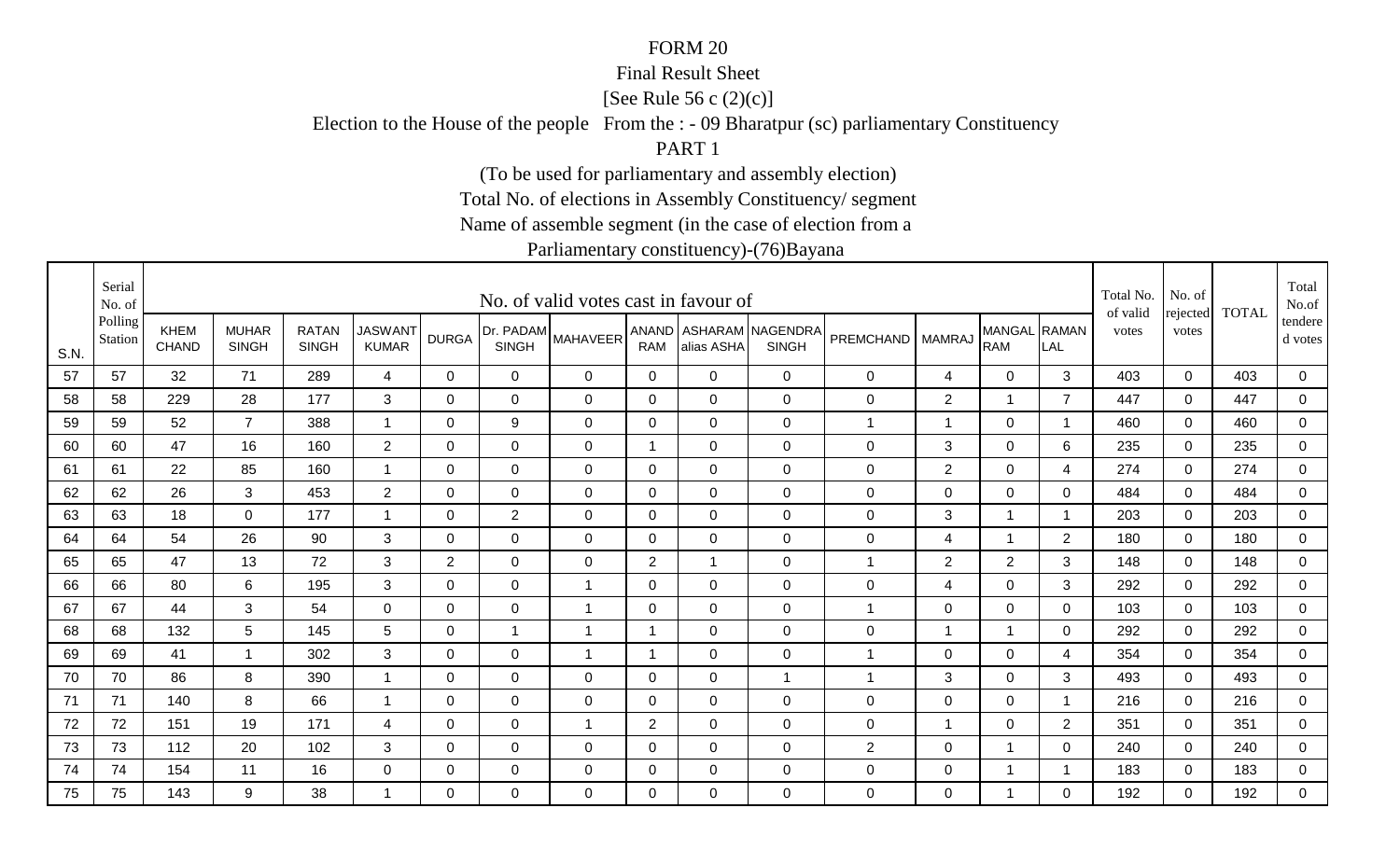### Final Result Sheet

[See Rule 56 c (2)(c)]

Election to the House of the people From the : - 09 Bharatpur (sc) parliamentary Constituency

PART 1

(To be used for parliamentary and assembly election)

Total No. of elections in Assembly Constituency/ segment

Name of assemble segment (in the case of election from a

|      | Serial<br>No. of   |                      |                              |                              |                                |                |                           | No. of valid votes cast in favour of |              |                |                                        |              |                |                            |                | Total No.<br>of valid | No. of            | <b>TOTAL</b> | Total<br>No.of     |
|------|--------------------|----------------------|------------------------------|------------------------------|--------------------------------|----------------|---------------------------|--------------------------------------|--------------|----------------|----------------------------------------|--------------|----------------|----------------------------|----------------|-----------------------|-------------------|--------------|--------------------|
| S.N. | Polling<br>Station | KHEM<br><b>CHAND</b> | <b>MUHAR</b><br><b>SINGH</b> | <b>RATAN</b><br><b>SINGH</b> | <b>JASWANT</b><br><b>KUMAR</b> | <b>DURGA</b>   | Dr. PADAM<br><b>SINGH</b> | <b>MAHAVEER</b>                      | <b>RAM</b>   | alias ASHA     | ANAND ASHARAM NAGENDRA<br><b>SINGH</b> | PREMCHAND    | <b>MAMRAJ</b>  | MANGAL RAMAN<br><b>RAM</b> | LAL            | votes                 | rejected<br>votes |              | tendere<br>d votes |
| 76   | 76                 | 35                   | 16                           | 337                          | 4                              | $\overline{1}$ | $\mathbf 0$               | 0                                    | $\mathbf 0$  | $\mathbf 0$    | $\overline{0}$                         | $\mathbf 1$  | $\mathbf{1}$   | $\overline{0}$             | 3              | 398                   | $\mathbf 0$       | 398          | $\mathbf 0$        |
| 77   | 77                 | 173                  | 3                            | 58                           | $\mathbf 0$                    | $\Omega$       | $\overline{2}$            | $\mathbf 0$                          | 2            | -1             | $\mathbf 0$                            | 0            | $\mathbf 0$    | $\mathbf 0$                |                | 240                   | $\mathbf 0$       | 240          | $\mathsf 0$        |
| 78   | 78                 | 382                  | $\overline{2}$               | 27                           | -1                             | 0              | $\mathbf 0$               | 0                                    | $\mathbf 0$  | 0              | $\mathbf 0$                            | $\mathbf 1$  | $\mathbf 0$    | $\mathbf 0$                | 1              | 414                   | 0                 | 414          | $\mathbf 0$        |
| 79   | 79                 | 63                   | $\overline{4}$               | 39                           | -1                             | 0              | 1                         | 0                                    | 0            | 0              | $\mathbf 0$                            | 0            | $\mathbf 0$    | $\mathbf 0$                | 4              | 112                   | $\Omega$          | 112          | $\mathbf 0$        |
| 80   | 80                 | 261                  | $\overline{7}$               | 10                           | $\overline{1}$                 | $\Omega$       | $\overline{1}$            | $\Omega$                             | $\Omega$     | $\overline{0}$ | $\mathbf 0$                            | 0            | 0              | 1                          | $\overline{2}$ | 283                   | $\Omega$          | 283          | 0                  |
| 81   | 81                 | 52                   | 3                            | 117                          | $\mathbf{1}$                   | 0              | 0                         | 0                                    | $\mathbf{1}$ | 0              | $\mathbf 0$                            | 3            | 0              | $\mathbf{1}$               | 4              | 182                   | 0                 | 182          | $\mathbf 0$        |
| 82   | 82                 | 118                  | $\Omega$                     | 33                           | -1                             | 0              | $\overline{1}$            | $\overline{1}$                       | 0            | 0              | $\overline{0}$                         | 0            | $\mathbf 1$    | $\mathbf 0$                | 3              | 158                   | $\Omega$          | 158          | $\mathbf 0$        |
| 83   | 83                 | 37                   | 23                           | 60                           | $\mathbf 0$                    | 0              | 0                         | 0                                    | 0            | 0              | $\mathbf 0$                            | 0            | 1              | $\mathbf 0$                | $\overline{2}$ | 123                   | 0                 | 123          | 0                  |
| 84   | 84                 | 20                   | 4                            | 191                          | $\overline{2}$                 | 0              | $\mathbf 0$               | 0                                    | 0            | 0              | $\mathbf 0$                            | 0            | $\mathbf 0$    | 1                          | 3              | 221                   | $\Omega$          | 221          | $\mathbf 0$        |
| 85   | 85                 | 207                  | 20                           | 153                          | 4                              | $\Omega$       | $\mathbf 0$               | $\overline{1}$                       | 0            | -1             | $\overline{0}$                         | $\mathbf 1$  | $\overline{7}$ | $\overline{2}$             | 5              | 401                   | $\Omega$          | 401          | $\mathbf 0$        |
| 86   | 86                 | 15                   | 21                           | 205                          | $\overline{2}$                 | $\overline{1}$ | $\overline{1}$            | $\overline{1}$                       | $\mathbf 0$  | $\mathbf 0$    | $\mathbf 0$                            | $\mathbf{1}$ | $\overline{1}$ | $\mathbf 0$                | 4              | 252                   | 0                 | 252          | $\mathbf 0$        |
| 87   | 87                 | 187                  | $\overline{0}$               | 54                           | $\mathbf 0$                    | $\Omega$       | $\mathbf 0$               | $\mathbf 0$                          | $\mathbf 0$  | $\overline{0}$ | $\overline{0}$                         | 0            | $\mathbf 0$    | $\mathbf 0$                | $\overline{2}$ | 243                   | $\Omega$          | 243          | $\mathbf 0$        |
| 88   | 88                 | 114                  | 32                           | 135                          | $\overline{0}$                 | $\mathbf 0$    | $\mathbf 0$               | $\mathbf 0$                          | 0            | $\mathbf 0$    | $\mathbf 0$                            | 0            | 1              | $\mathbf 0$                | 0              | 282                   | 0                 | 282          | $\mathbf 0$        |
| 89   | 89                 | 49                   | 27                           | 70                           | 0                              | $\mathbf 1$    | 0                         | $\Omega$                             | $\Omega$     | $\Omega$       | $\mathbf 0$                            | $\mathbf 1$  | 0              | 1                          | 2              | 151                   | $\Omega$          | 151          | 0                  |
| 90   | 90                 | 145                  | $\overline{2}$               | 77                           | 0                              | $\Omega$       | $\Omega$                  | $\Omega$                             | $\Omega$     | $\mathbf{0}$   | $\mathbf 0$                            | 0            | 1              | $\overline{1}$             | 2              | 228                   | $\Omega$          | 228          | $\mathbf 0$        |
| 91   | 91                 | 20                   | 3                            | 171                          | 1                              | 0              | $\mathbf 0$               | $\mathbf 0$                          | 0            | $\mathbf 0$    | $\mathbf 0$                            | 0            | $\mathbf 0$    | $\mathbf 0$                | 0              | 195                   | 0                 | 195          | 0                  |
| 92   | 92                 | 94                   | $\overline{2}$               | 87                           | -1                             | 0              | $\mathbf 0$               | 0                                    | 0            | 0              | $\mathbf 0$                            | 0            | $\mathbf 0$    | $\mathbf 0$                | $\overline{2}$ | 186                   | 0                 | 186          | 0                  |
| 93   | 93                 | 51                   | 20                           | 98                           | -1                             | 1              | $\mathbf 0$               | 0                                    | $\mathbf 0$  | 0              | $\mathbf 0$                            | 0            | $\mathbf 0$    | $\mathbf 0$                | 4              | 175                   | 0                 | 175          | $\overline{0}$     |
| 94   | 94                 | 16                   | 5                            | 208                          | 3                              | $\Omega$       | $\Omega$                  | $\Omega$                             | $\Omega$     | $\Omega$       | $\overline{0}$                         | 0            | $\Omega$       |                            |                | 234                   | $\Omega$          | 234          | 0                  |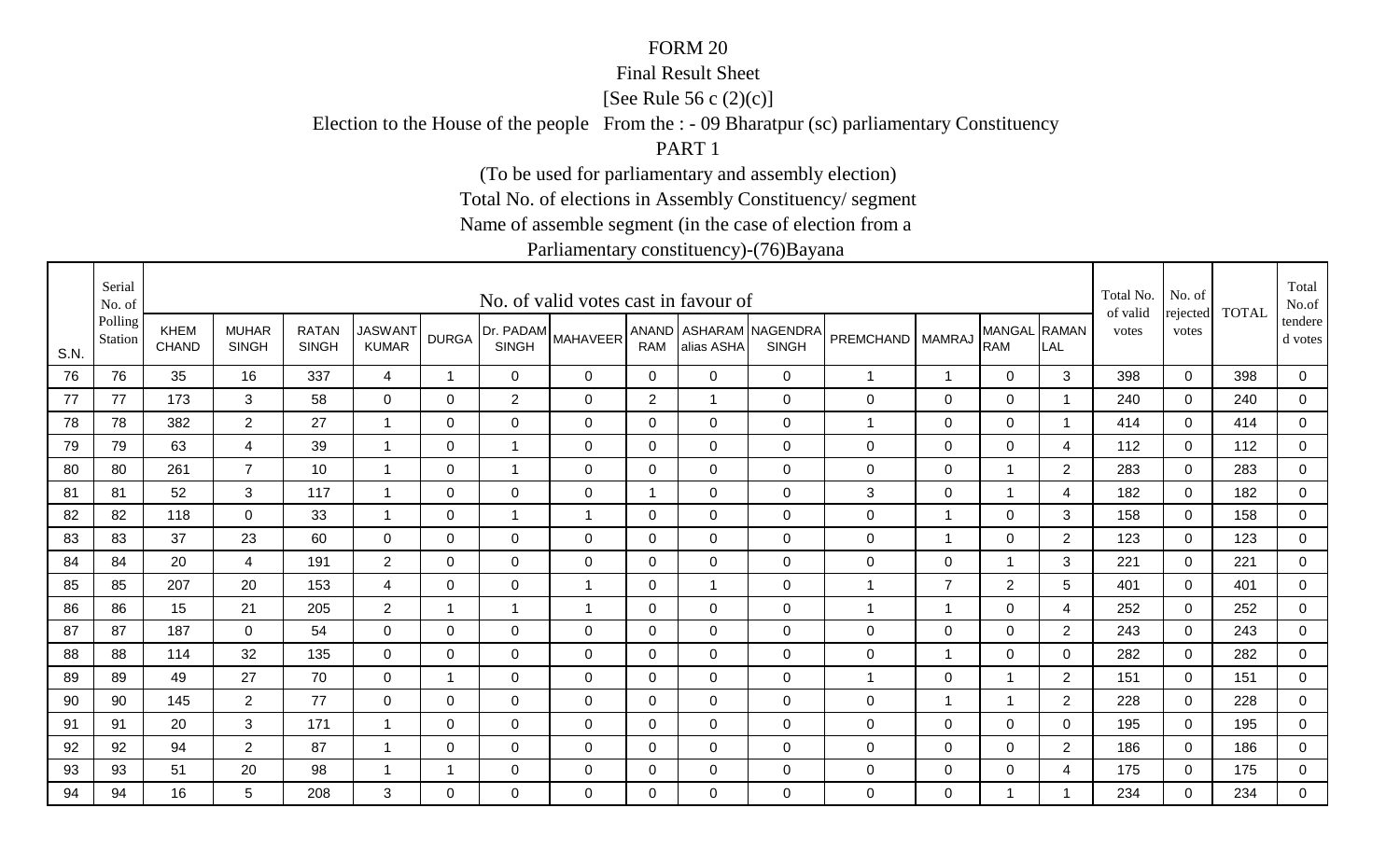### Final Result Sheet

[See Rule 56 c (2)(c)]

Election to the House of the people From the : - 09 Bharatpur (sc) parliamentary Constituency

PART 1

(To be used for parliamentary and assembly election)

Total No. of elections in Assembly Constituency/ segment

Name of assemble segment (in the case of election from a

|      | Serial<br>No. of   |                      |                              |                              |                                |              |                           | No. of valid votes cast in favour of |              |                |                                        |                  |                |                            |                | Total No.<br>of valid | No. of<br>rejected | <b>TOTAL</b> | Total<br>No.of     |
|------|--------------------|----------------------|------------------------------|------------------------------|--------------------------------|--------------|---------------------------|--------------------------------------|--------------|----------------|----------------------------------------|------------------|----------------|----------------------------|----------------|-----------------------|--------------------|--------------|--------------------|
| S.N. | Polling<br>Station | KHEM<br><b>CHAND</b> | <b>MUHAR</b><br><b>SINGH</b> | <b>RATAN</b><br><b>SINGH</b> | <b>JASWANT</b><br><b>KUMAR</b> | <b>DURGA</b> | Dr. PADAM<br><b>SINGH</b> | <b>MAHAVEER</b>                      | <b>RAM</b>   | alias ASHA     | ANAND ASHARAM NAGENDRA<br><b>SINGH</b> | <b>PREMCHAND</b> | <b>MAMRAJ</b>  | MANGAL RAMAN<br><b>RAM</b> | LAL            | votes                 | votes              |              | tendere<br>d votes |
| 95   | 95                 | 10                   | $\overline{2}$               | 71                           | $\overline{1}$                 | $\mathbf 1$  | $\mathbf 1$               | $\overline{1}$                       | $\mathbf 0$  | 0              | $\overline{1}$                         | $\mathbf 0$      | $\mathbf 1$    | $\mathbf 0$                | 2              | 91                    | $\mathbf 0$        | 91           | 0                  |
| 96   | 96                 | 14                   | $\mathbf{1}$                 | 123                          | 5                              | $\mathbf{1}$ | $\mathbf 0$               | $\mathbf 0$                          | $\Omega$     | $\Omega$       | $\mathbf 0$                            | $\mathsf 0$      | $\overline{1}$ | $\overline{1}$             | $\mathbf 0$    | 146                   | $\mathbf 0$        | 146          | $\overline{0}$     |
| 97   | 97                 | 50                   | 6                            | 80                           | $\overline{2}$                 | 0            | $\mathbf 1$               | 0                                    | 0            | 0              | $\overline{1}$                         | $\mathbf{1}$     | 0              | $\mathbf 1$                | $\overline{2}$ | 144                   | $\Omega$           | 144          | $\overline{0}$     |
| 98   | 98                 | 43                   | 5                            | 174                          | 3                              | 0            | 1                         | $\overline{1}$                       | $\mathbf 0$  | $\overline{0}$ | $\overline{1}$                         | $\mathsf 0$      | $\overline{2}$ | $\mathbf 0$                | $\overline{2}$ | 232                   | $\mathbf 0$        | 232          | $\mathbf 0$        |
| 99   | 99                 | $\overline{7}$       | $\overline{0}$               | 64                           | $\overline{0}$                 | $\mathbf 0$  | $\overline{1}$            | $\mathbf 0$                          | $\mathbf 0$  | $\Omega$       | $\mathbf 0$                            | $\mathsf 0$      | $\mathbf 0$    | $\overline{0}$             | $\Omega$       | 72                    | $\Omega$           | 72           | $\overline{0}$     |
| 100  | 100                | 31                   | $\overline{2}$               | 28                           | $\mathbf 0$                    | $\mathbf 0$  | $\mathbf 0$               | $\mathbf 0$                          | $\mathbf 0$  | $\overline{0}$ | $\mathbf 0$                            | $\boldsymbol{0}$ | $\mathbf 0$    | $\mathbf 0$                | $\overline{1}$ | 62                    | $\mathbf 0$        | 62           | $\overline{0}$     |
| 101  | 101                | 74                   | 30                           | 216                          | $\mathbf 0$                    | $\mathbf 0$  | $\overline{7}$            | $\mathbf 0$                          | $\mathbf 0$  | $\mathbf 0$    | $\mathbf 0$                            | $\boldsymbol{0}$ | $\mathbf 0$    | $\mathbf 0$                | $\overline{2}$ | 329                   | $\mathbf 0$        | 329          | $\mathbf 0$        |
| 102  | 102                | 3                    | $\overline{7}$               | 311                          | -1                             | 0            | $\mathbf 0$               | 0                                    | 0            | 0              | $\mathbf 0$                            | $\mathbf 0$      | 0              | $\mathbf 1$                | 0              | 323                   | 0                  | 323          | 0                  |
| 103  | 103                | $\mathbf 1$          | $\mathbf 1$                  | 180                          | 3                              | 0            | 0                         | 0                                    | 0            | 0              | $\mathbf 0$                            | 1                | -1             | $\mathbf 0$                | 3              | 190                   | $\Omega$           | 190          | 0                  |
| 104  | 104                | 57                   | 29                           | 266                          | 4                              | $\Omega$     | 0                         | 0                                    | $\mathbf{0}$ | $\Omega$       | $\mathbf 0$                            | $\mathbf 0$      | $\overline{1}$ | $\overline{1}$             | $\Omega$       | 358                   | $\Omega$           | 358          | $\mathbf 0$        |
| 105  | 105                | 13                   | $\Omega$                     | 198                          | $\overline{2}$                 | $\Omega$     | 0                         | $\mathbf 0$                          | 0            | $\Omega$       | $\mathbf 0$                            | $\mathbf 0$      | $\mathbf 0$    | $\overline{1}$             | $\overline{2}$ | 216                   | $\mathbf 0$        | 216          | $\overline{0}$     |
| 106  | 106                | 37                   | 5                            | 292                          | $\overline{2}$                 | $\Omega$     | $\mathbf 0$               | $\mathbf 0$                          | 0            | 0              | $\mathbf 0$                            | 1                | $\overline{1}$ | -1                         | 3              | 342                   | $\mathbf 0$        | 342          | 0                  |
| 107  | 107                | 16                   | $\mathbf 1$                  | 69                           | $\mathbf 0$                    | 0            | 0                         | 0                                    | 0            | 0              | $\overline{1}$                         | $\mathbf 0$      | 0              | $\mathbf 0$                | 0              | 87                    | 0                  | 87           | 0                  |
| 108  | 108                | 16                   | 15                           | 245                          | 3                              | -1           | $\mathbf 0$               | 0                                    | 0            | 0              | $\mathbf 0$                            | $\mathbf 0$      | -1             |                            | $\overline{2}$ | 284                   | $\mathbf 0$        | 284          | 0                  |
| 109  | 109                | 186                  | 26                           | 142                          | $\overline{1}$                 | 0            | $\mathbf 0$               | $\mathbf 0$                          | 0            | 0              | $\mathbf 0$                            | $\mathbf 0$      | $\mathbf 0$    | $\mathbf 1$                | 8              | 364                   | $\mathbf 0$        | 364          | $\overline{0}$     |
| 110  | 110                | 19                   | $\overline{2}$               | 215                          | $\overline{2}$                 | 0            | $\mathbf 0$               | $\mathbf 0$                          | 0            | 0              | $\mathbf 0$                            | 0                | $\mathbf 0$    | 0                          | - 1            | 239                   | $\mathbf 0$        | 239          | $\mathbf 0$        |
| 111  | 111                | 22                   | $\mathbf 1$                  | 235                          | -1                             | $\Omega$     | $\mathbf 0$               | $\mathbf 0$                          | $\mathbf 0$  | $\overline{0}$ | $\mathbf 0$                            | 1                | $\mathbf 0$    | 0                          | 0              | 260                   | $\mathbf 0$        | 260          | 0                  |
| 112  | 112                | 70                   | 5                            | 230                          | $\overline{2}$                 | 1            | 1                         | $\mathbf 0$                          | 0            | $\Omega$       | $\mathbf 0$                            | 1                | $\mathbf 0$    | 0                          |                | 311                   | $\mathbf 0$        | 311          | $\overline{0}$     |
| 113  | 113                | 19                   | 10                           | 143                          | $\overline{2}$                 | $\Omega$     | $\Omega$                  | $\Omega$                             | $\Omega$     | $\Omega$       | $\mathbf 0$                            | 1                | $\Omega$       | $\overline{0}$             | $\Omega$       | 175                   | $\Omega$           | 175          | $\mathbf 0$        |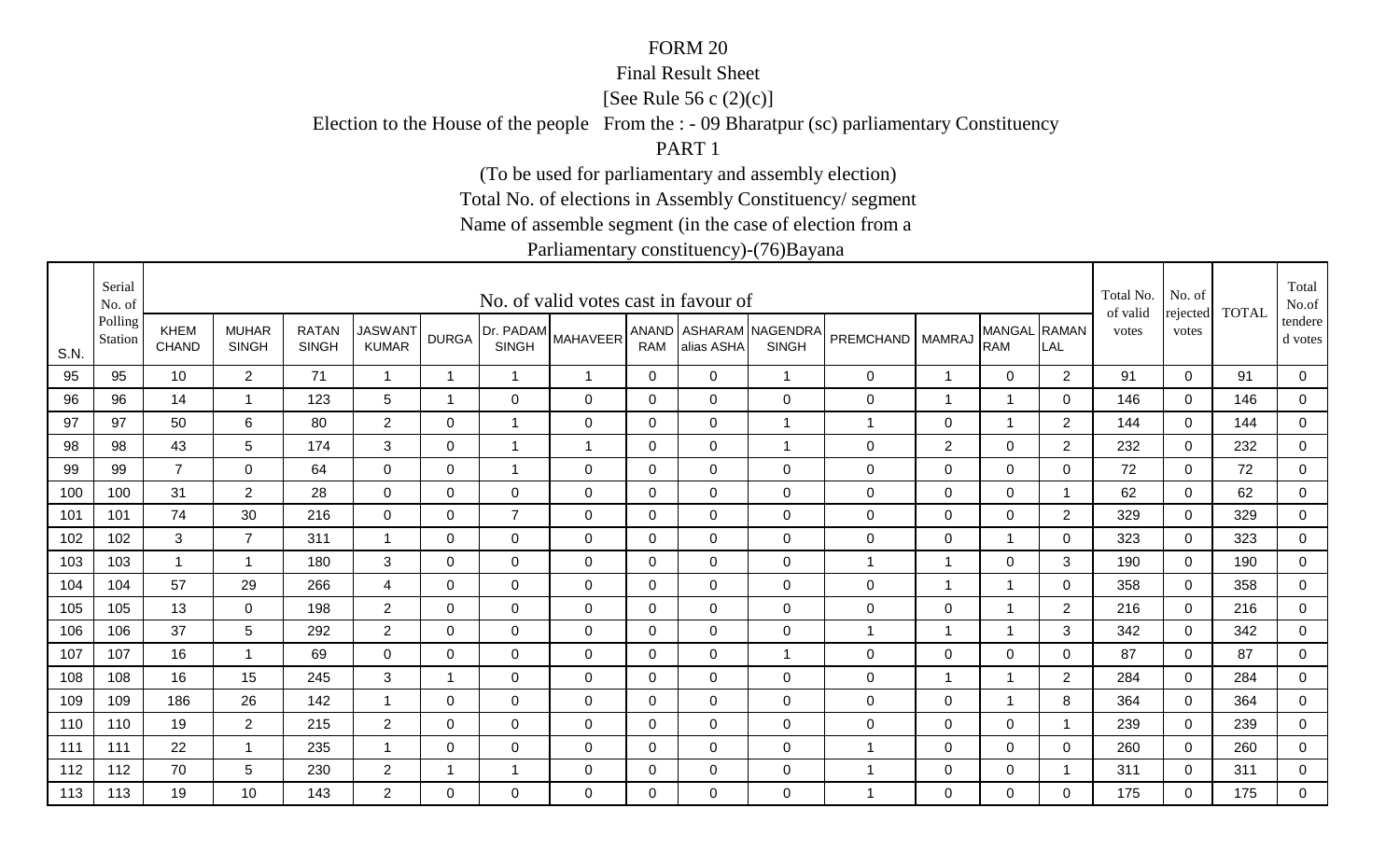### Final Result Sheet

[See Rule 56 c (2)(c)]

Election to the House of the people From the : - 09 Bharatpur (sc) parliamentary Constituency

PART 1

(To be used for parliamentary and assembly election)

Total No. of elections in Assembly Constituency/ segment

Name of assemble segment (in the case of election from a

|      | Serial<br>No. of   |                             |                              |                              |                                |                         |                | No. of valid votes cast in favour of |                |                |                                        |                  |                |                            |                         | Total No.<br>of valid | No. of<br>rejected | <b>TOTAL</b> | Total<br>No.of       |
|------|--------------------|-----------------------------|------------------------------|------------------------------|--------------------------------|-------------------------|----------------|--------------------------------------|----------------|----------------|----------------------------------------|------------------|----------------|----------------------------|-------------------------|-----------------------|--------------------|--------------|----------------------|
| S.N. | Polling<br>Station | <b>KHEM</b><br><b>CHAND</b> | <b>MUHAR</b><br><b>SINGH</b> | <b>RATAN</b><br><b>SINGH</b> | <b>JASWANT</b><br><b>KUMAR</b> | <b>DURGA</b>            | <b>SINGH</b>   | <b>IDr. PADAM</b> MAHAVEER'          | <b>RAM</b>     | alias ASHA     | ANAND ASHARAM NAGENDRA<br><b>SINGH</b> | PREMCHAND        | <b>MAMRAJ</b>  | MANGAL RAMAN<br><b>RAM</b> | LAL                     | votes                 | votes              |              | tendere  <br>d votes |
| 114  | 114                | 83                          | 52                           | 170                          | $\mathbf 0$                    | $\overline{\mathbf{1}}$ | $\mathbf{1}$   | $\mathbf{0}$                         | $\Omega$       | $\Omega$       | $\Omega$                               | 0                | 0              | $\overline{0}$             | 3                       | 310                   | $\Omega$           | 310          | 0                    |
| 115  | 115                | 52                          | 18                           | 21                           | $\mathbf 0$                    | $\mathbf 0$             | $\mathbf{1}$   | $\mathbf 0$                          | $\overline{1}$ | $\overline{0}$ | $\mathbf 0$                            | $\boldsymbol{0}$ | $\mathbf 0$    | $\mathbf 0$                | $\mathbf 0$             | 93                    | $\overline{0}$     | 93           | $\overline{0}$       |
| 116  | 116                | 22                          | 46                           | 208                          | $\mathbf{1}$                   | $\overline{\mathbf{1}}$ | 0              | $\mathbf 0$                          | 0              | 0              | $\mathbf 0$                            | $\boldsymbol{0}$ | 0              | 1                          | 4                       | 283                   | 0                  | 283          | $\overline{0}$       |
| 117  | 117                | 130                         | 21                           | 170                          | 3                              | $\overline{\mathbf{A}}$ | 0              | $\mathbf 0$                          | 0              |                | $\overline{1}$                         | $\mathbf{2}$     | 2              | $\overline{2}$             | 6                       | 339                   | $\mathbf 0$        | 339          | 0                    |
| 118  | 118                | 9                           | 21                           | 142                          | $2^{\circ}$                    | $\overline{\mathbf{1}}$ | $\mathbf 1$    | 0                                    | 1              | $\Omega$       | $\mathbf 0$                            | $\mathbf 0$      | $\overline{2}$ | 1                          | 3                       | 183                   | $\Omega$           | 183          | $\overline{0}$       |
| 119  | 119                | 76                          | 14                           | 20                           | $\mathbf 1$                    | 0                       | 0              | $\mathbf 0$                          | 0              | 0              | $\overline{1}$                         | $\mathbf 1$      | $\mathbf 0$    | 1                          | 0                       | 114                   | $\mathbf 0$        | 114          | 0                    |
| 120  | 120                | 45                          | 40                           | 227                          | $\overline{4}$                 | $\Omega$                | $\overline{1}$ | $\overline{1}$                       | 0              | $\overline{0}$ | $\overline{0}$                         | $\overline{1}$   | $\mathbf 0$    |                            | 3                       | 323                   | $\mathbf 0$        | 323          | 0                    |
| 121  | 121                | 49                          | $\overline{\mathbf{1}}$      | 140                          | $\overline{2}$                 | 0                       | 0              | $\mathbf{1}$                         | 0              | 0              | $\mathbf 0$                            | $\mathbf 0$      | 0              | 1                          | $\overline{2}$          | 196                   | 0                  | 196          | 0                    |
| 122  | 122                | 137                         | 6                            | 99                           | $\overline{2}$                 | 0                       | 3              | -1                                   | 0              | -1             | $\overline{0}$                         | $\mathbf 0$      | -1             |                            | $\overline{7}$          | 258                   | $\mathbf 0$        | 258          | $\mathbf 0$          |
| 123  | 123                | 19                          | 6                            | 220                          | $\mathbf{1}$                   | $\Omega$                | $\overline{0}$ | $\mathbf 0$                          | $\mathbf 1$    | -1             | 4                                      | $\boldsymbol{0}$ | $\mathbf{1}$   | $\mathbf 0$                | 3                       | 256                   | $\Omega$           | 256          | $\overline{0}$       |
| 124  | 124                | 373                         | $\overline{2}$               | 94                           | $\mathbf 1$                    | 0                       | $\mathbf{1}$   | 0                                    | $\mathbf 0$    | $\mathbf 0$    | $\mathbf 0$                            | $\mathbf 0$      | $\mathbf 0$    | $\pmb{0}$                  | 4                       | 475                   | $\mathbf 0$        | 475          | $\overline{0}$       |
| 125  | 125                | 117                         | 10                           | 201                          | 4                              | $\overline{2}$          | $\overline{1}$ | $\overline{1}$                       | $\mathbf 0$    | $\overline{2}$ | $\mathbf 0$                            | $\overline{1}$   | $\overline{2}$ |                            | 4                       | 346                   | $\Omega$           | 346          | 0                    |
| 126  | 126                | 45                          | 24                           | 325                          | 3                              | 0                       | $\mathbf 1$    | 0                                    | 0              | $\mathbf 0$    | $\overline{0}$                         | $\mathbf 0$      | $\mathbf 1$    |                            | $\overline{2}$          | 402                   | $\mathbf 0$        | 402          | $\overline{0}$       |
| 127  | 127                | 92                          | -1                           | 69                           | $\mathbf 1$                    | 0                       | $\overline{2}$ | 0                                    | 0              | 0              | $\overline{1}$                         | 0                | 0              | $\mathbf 0$                | - 1                     | 167                   | $\Omega$           | 167          | $\mathbf 0$          |
| 128  | 128                | 287                         | $\overline{2}$               | 123                          | $\overline{1}$                 | $\mathbf 0$             | $\overline{2}$ | $\mathbf 0$                          | $\overline{0}$ | $\overline{0}$ | $\mathbf 0$                            | $\mathbf{2}$     | $\mathbf 0$    | $\mathbf{1}$               | $\overline{\mathbf{1}}$ | 419                   | $\mathbf 0$        | 419          | $\mathbf 0$          |
| 129  | 129                | 299                         | 5                            | 75                           | $\overline{0}$                 | 0                       | 0              | $\mathbf 0$                          | 1              | -1             | $\mathbf 0$                            | $\mathbf{1}$     | $\overline{1}$ | 5                          | 3                       | 391                   | $\overline{0}$     | 391          | $\overline{0}$       |
| 130  | 130                | 275                         | 50                           | 88                           | 5                              | $\overline{2}$          | $\mathbf{1}$   | $\mathbf 0$                          |                |                | $\mathbf 0$                            | 1                | $\overline{2}$ | $\overline{4}$             | $\overline{7}$          | 437                   | $\mathbf 0$        | 437          | 0                    |
| 131  | 131                | 206                         | 4                            | 44                           |                                | 0                       | 5              | 1                                    | 0              | 0              | $\mathbf 0$                            | 0                | -1             |                            | $\overline{2}$          | 265                   | $\mathbf 0$        | 265          | $\overline{0}$       |
| 132  | 132                | 56                          | 110                          | 155                          | 5                              | $\Omega$                | $\Omega$       | $\mathbf{0}$                         | $\Omega$       | $\Omega$       | $\Omega$                               | 0                | 2              | 0                          | -1                      | 329                   | $\Omega$           | 329          | $\mathbf 0$          |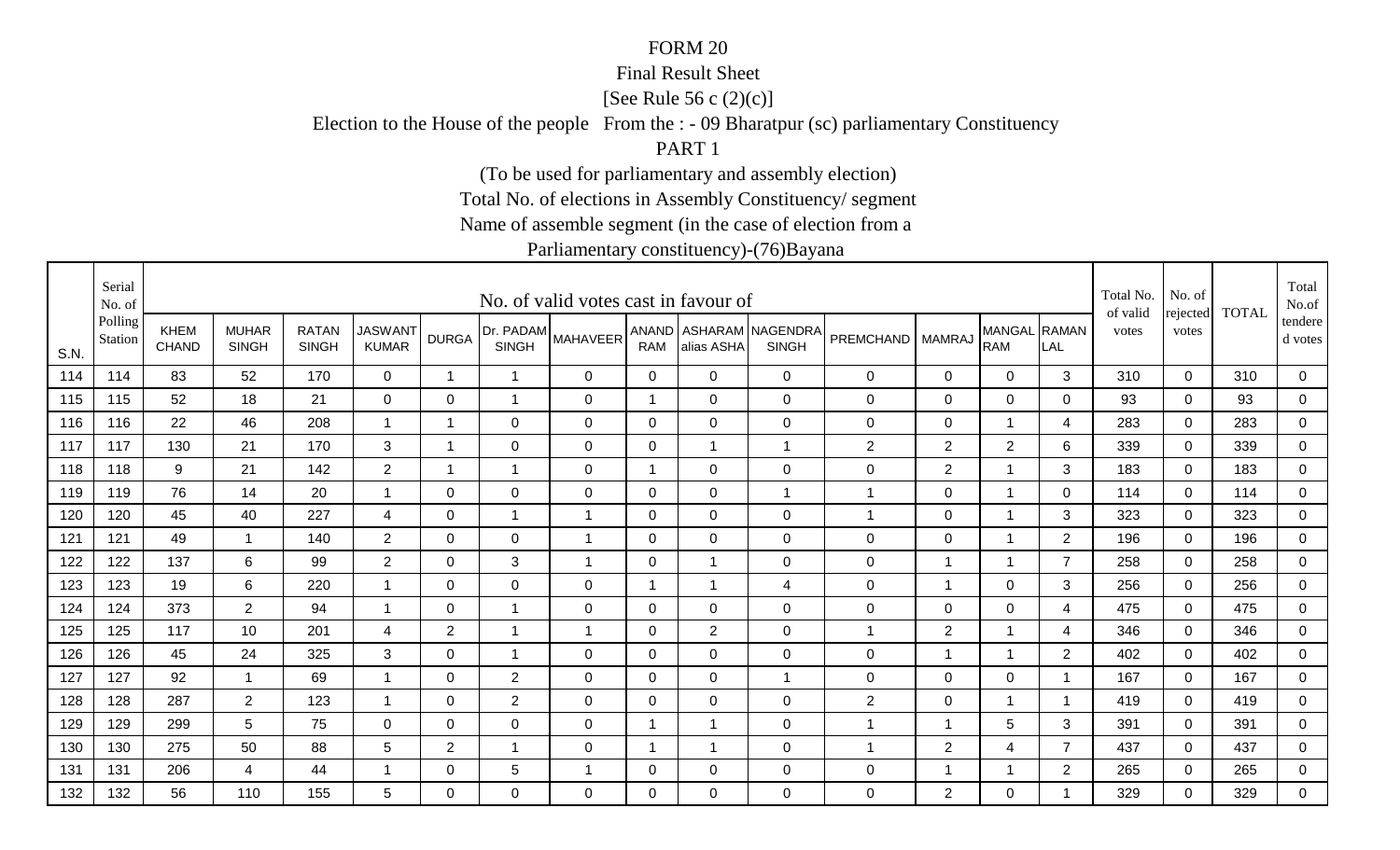### Final Result Sheet

[See Rule 56 c (2)(c)]

Election to the House of the people From the : - 09 Bharatpur (sc) parliamentary Constituency

PART 1

(To be used for parliamentary and assembly election)

Total No. of elections in Assembly Constituency/ segment

Name of assemble segment (in the case of election from a

|      | Serial<br>No. of   |                      |                              |                              |                                |                |                           | No. of valid votes cast in favour of |                |                |                                        |                  |                |                            |                         | Total No.<br>of valid | No. of<br>rejected | <b>TOTAL</b> | Total<br>No.of       |
|------|--------------------|----------------------|------------------------------|------------------------------|--------------------------------|----------------|---------------------------|--------------------------------------|----------------|----------------|----------------------------------------|------------------|----------------|----------------------------|-------------------------|-----------------------|--------------------|--------------|----------------------|
| S.N. | Polling<br>Station | KHEM<br><b>CHAND</b> | <b>MUHAR</b><br><b>SINGH</b> | <b>RATAN</b><br><b>SINGH</b> | <b>JASWANT</b><br><b>KUMAR</b> | <b>DURGA</b>   | Dr. PADAM<br><b>SINGH</b> | <b>MAHAVEER</b>                      | <b>RAM</b>     | alias ASHA     | ANAND ASHARAM NAGENDRA<br><b>SINGH</b> | <b>PREMCHAND</b> | <b>MAMRAJ</b>  | MANGAL RAMAN<br><b>RAM</b> | LAL                     | votes                 | votes              |              | tendere  <br>d votes |
| 133  | 133                | 45                   | $\mathbf 1$                  | 431                          | 5                              | $\Omega$       | $\overline{2}$            | 0                                    | $\mathbf 0$    | $\Omega$       | $\mathbf 0$                            | $\mathbf{1}$     | $\overline{2}$ | $\mathbf 0$                | 5                       | 492                   | $\mathbf{0}$       | 492          | $\overline{0}$       |
| 134  | 134                | 35                   | 5                            | 325                          | $\overline{2}$                 | $\mathbf 0$    | $\mathbf{1}$              | $\mathbf 0$                          | $\mathbf 0$    | $\overline{0}$ | $\mathbf 0$                            | $\mathsf 0$      | $\mathbf 0$    | $\overline{1}$             | 3                       | 372                   | $\mathbf 0$        | 372          | $\overline{0}$       |
| 135  | 135                | 61                   | 5                            | 190                          | -1                             | 0              | $\mathbf 0$               | $\mathbf 0$                          | 0              | $\Omega$       | $\mathbf 0$                            | $\mathbf 1$      | 0              | 0                          | 3                       | 261                   | $\mathbf 0$        | 261          | 0                    |
| 136  | 136                | 150                  | $\overline{7}$               | 127                          | 5                              | $\mathbf 0$    | $\mathbf 0$               | $\overline{1}$                       | $\mathbf 0$    |                | $\mathbf 0$                            | $\mathbf 0$      | $\mathbf 0$    | $\overline{2}$             | $\overline{\mathbf{1}}$ | 294                   | $\mathbf 0$        | 294          | $\mathbf 0$          |
| 137  | 137                | 167                  | $\overline{2}$               | 96                           | $\overline{1}$                 | $\mathbf 1$    | $\overline{2}$            | $\mathbf 0$                          | 0              | $\Omega$       | $\mathbf 0$                            | $\mathbf 0$      | $\mathbf 0$    | $\mathbf 0$                | -1                      | 270                   | $\mathbf 0$        | 270          | $\overline{0}$       |
| 138  | 138                | 19                   | 6                            | 235                          | $\overline{2}$                 | 0              | $\mathbf 0$               | $\mathbf 0$                          | 0              | 0              | $\mathbf 0$                            | 0                | $\mathbf 0$    | $\mathbf 0$                | 0                       | 262                   | $\mathbf 0$        | 262          | 0                    |
| 139  | 139                | 54                   | 6                            | 116                          | $\mathbf 0$                    | $\Omega$       | $\mathbf 0$               | $\overline{1}$                       | 0              | $\mathbf 0$    | $\mathbf 0$                            | $\mathsf 0$      | $\mathbf 0$    | $\mathbf 0$                | -1                      | 178                   | $\mathbf 0$        | 178          | 0                    |
| 140  | 140                | 100                  | 12                           | 232                          | $\overline{5}$                 | 0              | 3                         | 0                                    | $\mathbf 0$    | 0              | $\mathbf 0$                            | $\mathbf 1$      | $\mathbf 0$    | $\mathbf 1$                | - 1                     | 355                   | 0                  | 355          | 0                    |
| 141  | 141                | $\overline{1}$       | 8                            | 154                          | -1                             | 1              | $\mathbf 0$               | 0                                    | 0              | $\Omega$       | $\mathbf 0$                            | $\mathbf 0$      | -1             | $\mathbf 0$                | $\overline{\mathbf{1}}$ | 167                   | 0                  | 167          | 0                    |
| 142  | 142                | 14                   | 6                            | 407                          | 6                              | $\overline{2}$ | $\mathbf 0$               | $\mathbf 0$                          | $\mathbf 0$    | $\Omega$       | $\mathbf 0$                            | 1                | $\overline{2}$ | $\overline{0}$             | $\Omega$                | 438                   | $\Omega$           | 438          | $\overline{0}$       |
| 143  | 143                | 41                   | 6                            | 187                          | $\overline{0}$                 | $\mathbf 0$    | 1                         | $\mathbf 0$                          | $\mathbf 0$    | $\mathbf 0$    | $\mathbf 0$                            | $\mathsf 0$      | $\mathbf 0$    | 1                          | $\overline{2}$          | 238                   | $\mathbf 0$        | 238          | $\overline{0}$       |
| 144  | 144                | 231                  | 103                          | 110                          | -1                             | $\mathbf 0$    | $\overline{\mathbf{A}}$   | $\mathbf 0$                          | $\overline{2}$ |                | $\mathbf 0$                            | 1                | $\mathbf 0$    | $\mathbf 0$                | 4                       | 454                   | $\overline{0}$     | 454          | 0                    |
| 145  | 145                | 139                  | 68                           | 105                          | $\mathbf 0$                    | 0              | $\mathbf 0$               | $\mathbf 1$                          | $\mathbf 1$    |                | $\mathbf 0$                            | 0                | $\mathbf 0$    | 0                          | 5                       | 320                   | 0                  | 320          | 0                    |
| 146  | 146                | 99                   | 3                            | 66                           | $\overline{2}$                 | 0              | $\mathbf 0$               | 0                                    | 0              | 0              | $\overline{1}$                         | $\mathbf 0$      | 0              |                            | -1                      | 173                   | $\Omega$           | 173          | $\mathbf 0$          |
| 147  | 147                | 25                   | $\mathbf{1}$                 | 196                          | 4                              | $\Omega$       | $\overline{7}$            | $\mathbf 0$                          | $\mathbf 0$    | 0              | $\mathbf 0$                            | 0                | $\mathbf 0$    | $\mathbf 0$                | 2                       | 235                   | $\mathbf 0$        | 235          | $\overline{0}$       |
| 148  | 148                | 86                   | 8                            | 114                          | -1                             | 0              | $\mathbf 0$               | $\mathbf 0$                          | 0              | $\overline{0}$ | $\mathbf 0$                            | $\overline{2}$   | $\overline{1}$ | 0                          |                         | 213                   | $\mathbf 0$        | 213          | $\mathbf 0$          |
| 149  | 149                | 100                  | 11                           | 99                           | -1                             | $\Omega$       | $\mathbf 0$               | $\mathbf 0$                          | $\mathbf 0$    | $\Omega$       | $\mathbf 0$                            | $\boldsymbol{0}$ | $\mathbf 0$    | $\overline{2}$             | $\overline{2}$          | 215                   | $\mathbf 0$        | 215          | 0                    |
| 150  | 150                | 255                  | 13                           | 42                           |                                | 0              | $\overline{2}$            | $\mathbf 1$                          | $\mathbf 0$    |                | $\mathbf 0$                            | 1                | $\mathbf 0$    | $\overline{2}$             | $\overline{7}$          | 325                   | $\mathbf 0$        | 325          | $\overline{0}$       |
| 151  | 151                | 150                  | 9                            | 104                          | $\overline{2}$                 | $\Omega$       | $\overline{0}$            | $\Omega$                             | -1             | $\Omega$       | $\mathbf 0$                            | 0                | $\Omega$       | $\mathbf 0$                |                         | 267                   | $\Omega$           | 267          | $\mathbf 0$          |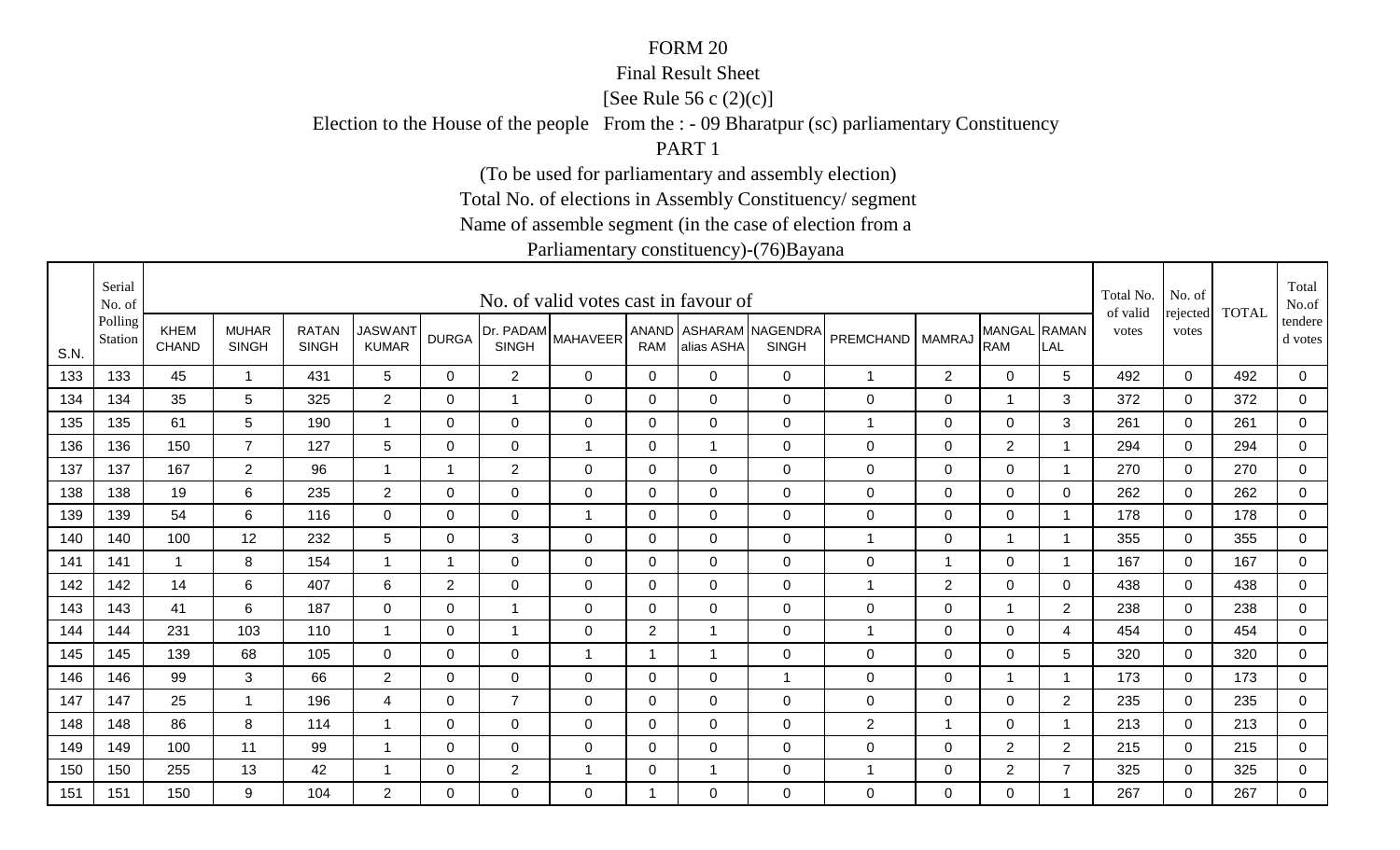### Final Result Sheet

[See Rule 56 c (2)(c)]

Election to the House of the people From the : - 09 Bharatpur (sc) parliamentary Constituency

PART 1

(To be used for parliamentary and assembly election)

Total No. of elections in Assembly Constituency/ segment

Name of assemble segment (in the case of election from a

|      | Serial<br>No. of   |                             |                              |                              |                                |                |                | No. of valid votes cast in favour of |                |                         |                                        |                  |                          |                            |                | Total No.<br>of valid | No. of            | <b>TOTAL</b> | Total<br>No.of       |
|------|--------------------|-----------------------------|------------------------------|------------------------------|--------------------------------|----------------|----------------|--------------------------------------|----------------|-------------------------|----------------------------------------|------------------|--------------------------|----------------------------|----------------|-----------------------|-------------------|--------------|----------------------|
| S.N. | Polling<br>Station | <b>KHEM</b><br><b>CHAND</b> | <b>MUHAR</b><br><b>SINGH</b> | <b>RATAN</b><br><b>SINGH</b> | <b>JASWANT</b><br><b>KUMAR</b> | <b>DURGA</b>   | <b>SINGH</b>   | [Dr. PADAM MAHAVEER <sup>1</sup>     | <b>RAM</b>     | alias ASHA              | ANAND ASHARAM NAGENDRA<br><b>SINGH</b> | <b>PREMCHAND</b> | <b>MAMRAJ</b>            | MANGAL RAMAN<br><b>RAM</b> | LAL            | votes                 | rejected<br>votes |              | tendere  <br>d votes |
| 152  | 152                | 152                         | 40                           | 155                          | $\overline{1}$                 | $\overline{ }$ | 12             | $\overline{2}$                       | 0              | $\Omega$                | $\mathbf 0$                            | $\mathbf 0$      | $\mathbf 1$              |                            | -1             | 366                   | $\mathbf 0$       | 366          | 0                    |
| 153  | 153                | 64                          | $\overline{\mathbf{1}}$      | 62                           | 0                              | 0              | 4              | 0                                    | 0              | 0                       | $\overline{0}$                         | 0                | 0                        | $\mathbf 0$                | - 1            | 132                   | 0                 | 132          | $\overline{0}$       |
| 154  | 154                | 215                         | 29                           | 127                          | $\mathbf 0$                    | -1             | $\mathbf{1}$   | 0                                    | 0              | 0                       | $\overline{1}$                         | $\mathbf 0$      | $\mathbf 1$              | 0                          | 3              | 378                   | 0                 | 378          | 0                    |
| 155  | 155                | 12                          | 0                            | 192                          | $\mathbf 1$                    | 0              | $\overline{2}$ | 0                                    | 0              | $\Omega$                | $\mathbf 0$                            | $\mathbf 0$      | $\mathbf 1$              | $\mathbf 0$                | $\overline{2}$ | 210                   | $\Omega$          | 210          | 0                    |
| 156  | 156                | 58                          | 51                           | 144                          | $\mathbf 0$                    | $\overline{1}$ | $\overline{7}$ | $\mathbf 0$                          | $\overline{0}$ | $\Omega$                | $\overline{0}$                         | $\mathbf{2}$     | $\mathbf 0$              | $\mathbf{1}$               | -1             | 265                   | $\Omega$          | 265          | $\overline{0}$       |
| 157  | 157                | 221                         | 17                           | 213                          | $\overline{2}$                 | $\mathbf 0$    | $\mathbf 0$    | $\mathbf 0$                          | $\overline{0}$ | $\overline{\mathbf{1}}$ | $\overline{0}$                         | $\mathbf 0$      | $\overline{\mathcal{A}}$ | $\mathbf 0$                | $\overline{2}$ | 460                   | $\mathbf 0$       | 460          | $\overline{0}$       |
| 158  | 158                | 240                         | 8                            | 76                           | $\overline{2}$                 | $\Omega$       | $\overline{2}$ | $\mathbf 0$                          | $\mathbf 0$    | $\mathbf 0$             | $\overline{0}$                         | $\mathbf 0$      | $\mathbf 0$              | $\mathbf 0$                | 4              | 332                   | $\mathbf 0$       | 332          | 0                    |
| 159  | 159                | 149                         | 48                           | 60                           | $\overline{0}$                 | 0              | $\mathbf 0$    | $\mathbf 0$                          | 0              | $\mathbf 0$             | $\mathbf 0$                            | 1                | $\mathbf 0$              | $\mathbf 0$                | 0              | 258                   | 0                 | 258          | 0                    |
| 160  | 160                | 119                         | 53                           | 108                          | 4                              | $\Omega$       | 0              | $\mathbf{0}$                         | 0              | $\overline{2}$          | $\overline{0}$                         | 1                | 0                        | $\mathbf 0$                | 3              | 290                   | $\mathbf 0$       | 290          | 0                    |
| 161  | 161                | 128                         | $\Omega$                     | 57                           | $\mathbf 1$                    | $\Omega$       | $\Omega$       | $\mathbf 0$                          | $\Omega$       | $\mathbf 0$             | $\overline{1}$                         | $\mathbf 0$      | $\mathbf 0$              | $\mathbf{1}$               | - 1            | 189                   | $\mathbf 0$       | 189          | $\overline{0}$       |
| 162  | 162                | 79                          | 25                           | 136                          | $\mathbf 1$                    | 0              | $\overline{c}$ | 0                                    | $\mathbf 0$    | 0                       | $\mathbf 0$                            | $\mathbf{2}$     | 0                        | $\pmb{0}$                  | $\overline{2}$ | 247                   | 0                 | 247          | $\overline{0}$       |
| 163  | 163                | 231                         | 8                            | 251                          | 3                              | 0              | $\mathbf 0$    | $\mathbf{0}$                         | 0              | $\mathbf 0$             | $\overline{1}$                         | 1                | 0                        |                            | 4              | 500                   | $\Omega$          | 500          | 0                    |
| 164  | 164                | 309                         | 18                           | 285                          | $\overline{4}$                 | -1             | 0              | 0                                    | $\mathbf 0$    | -1                      | $\overline{1}$                         | $\mathbf 0$      | -1                       |                            | 6              | 627                   | $\mathbf 0$       | 627          | $\overline{0}$       |
| 165  | 165                | 322                         | 6                            | 212                          | -1                             | $\overline{2}$ | $\mathbf 1$    | 0                                    | 0              | -1                      | $\overline{0}$                         | $\mathbf 0$      | 5                        | 1                          | 6              | 557                   | $\Omega$          | 557          | 0                    |
| 166  | 166                | 171                         | 98                           | 130                          | 3                              | $\mathbf 0$    | $\mathbf{1}$   | $\mathbf 0$                          | $\overline{0}$ | $\overline{2}$          | $\overline{1}$                         | $\boldsymbol{0}$ | $\overline{1}$           | $\mathfrak{S}$             | 5              | 415                   | $\mathbf 0$       | 415          | $\mathbf 0$          |
| 167  | 167                | 66                          | 20                           | 55                           | $\mathbf 1$                    | 0              | $\mathbf 1$    | 0                                    | 0              | 0                       | $\mathbf 0$                            | $\mathbf 0$      | $\mathbf 0$              | $\mathbf 0$                | 0              | 143                   | $\Omega$          | 143          | $\overline{0}$       |
| 168  | 168                | 128                         | 16                           | 205                          |                                | 0              | $\mathbf 1$    | 0                                    | $\mathbf 0$    |                         | $\mathbf 0$                            | $\mathbf 0$      | $\overline{2}$           | $\pmb{0}$                  | $\overline{2}$ | 356                   | $\mathbf 0$       | 356          | 0                    |
| 169  | 169                | 173                         | 3                            | 31                           | 0                              | 0              | 0              | 0                                    | 0              | 0                       | $\mathbf 0$                            | $\mathbf 0$      | -1                       |                            |                | 210                   | $\mathbf 0$       | 210          | $\overline{0}$       |
| 170  | 170                | 158                         | 10 <sup>°</sup>              | 134                          | 4                              | $\Omega$       | $\mathbf{1}$   | $\Omega$                             | $\Omega$       | $\Omega$                | 2                                      | $\overline{1}$   | 4                        | 2                          | 4              | 320                   | $\Omega$          | 320          | $\mathbf 0$          |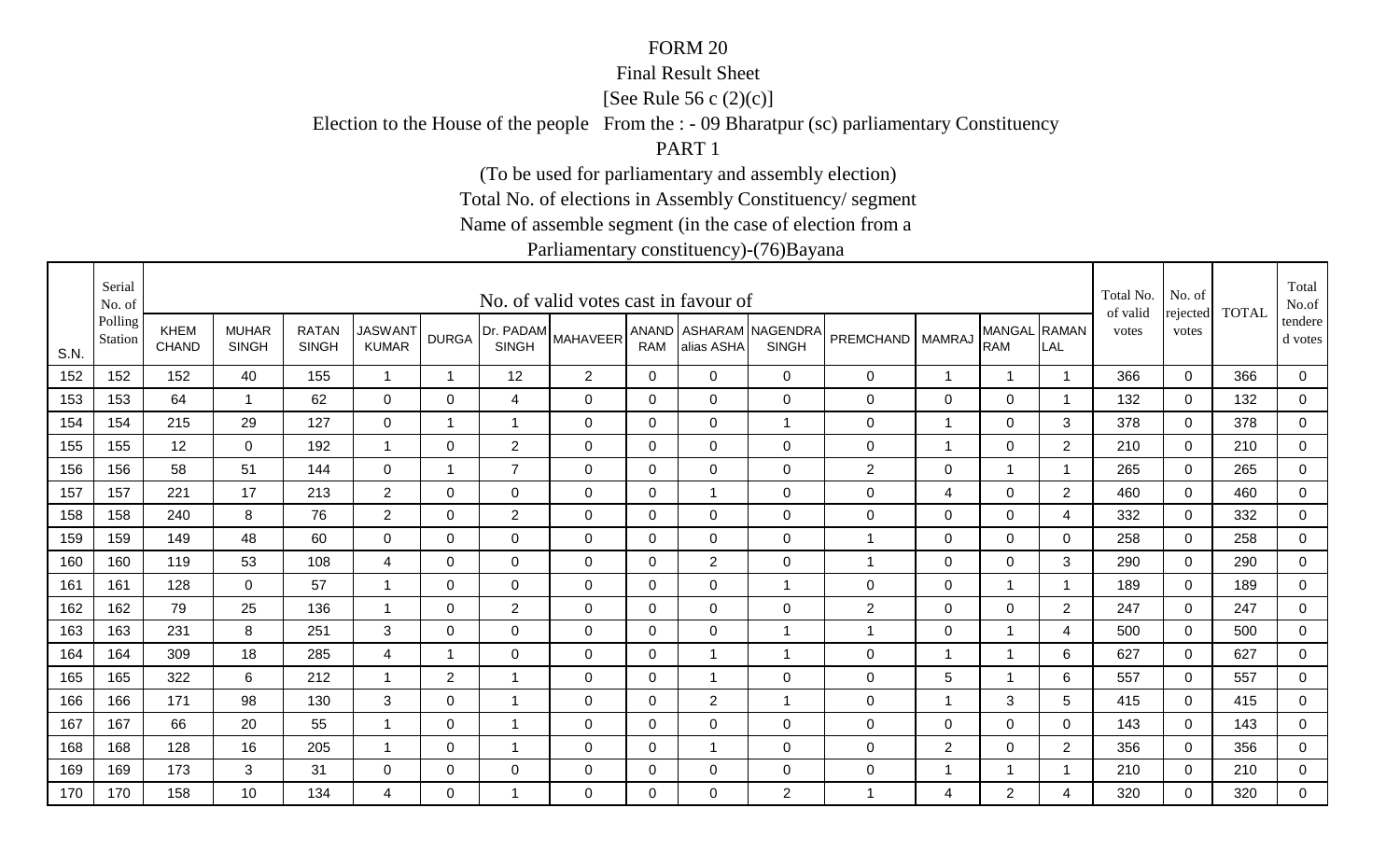### Final Result Sheet

[See Rule 56 c (2)(c)]

Election to the House of the people From the : - 09 Bharatpur (sc) parliamentary Constituency

PART 1

(To be used for parliamentary and assembly election)

Total No. of elections in Assembly Constituency/ segment

Name of assemble segment (in the case of election from a

|      | Serial<br>No. of   |                             |                              |                              |                                |                         |                | No. of valid votes cast in favour of |                |                |                                        |                |                |                            |                | Total No.<br>of valid | No. of            | <b>TOTAL</b> | Total<br>No.of     |
|------|--------------------|-----------------------------|------------------------------|------------------------------|--------------------------------|-------------------------|----------------|--------------------------------------|----------------|----------------|----------------------------------------|----------------|----------------|----------------------------|----------------|-----------------------|-------------------|--------------|--------------------|
| S.N. | Polling<br>Station | <b>KHEM</b><br><b>CHAND</b> | <b>MUHAR</b><br><b>SINGH</b> | <b>RATAN</b><br><b>SINGH</b> | <b>JASWANT</b><br><b>KUMAR</b> | <b>DURGA</b>            | <b>SINGH</b>   | (Dr. PADAM MAHAVEER <sup>!</sup>     | <b>RAM</b>     | alias ASHA     | ANAND ASHARAM NAGENDRA<br><b>SINGH</b> | PREMCHAND      | <b>MAMRAJ</b>  | MANGAL RAMAN<br><b>RAM</b> | LAL            | votes                 | rejected<br>votes |              | tendere<br>d votes |
| 171  | 171                | 50                          | 26                           | 325                          | 5                              | 0                       | $\mathbf 0$    | 0                                    | $\overline{2}$ | $\mathbf 0$    | $\mathbf{1}$                           | $\mathbf 0$    | $\mathbf{1}$   | $\overline{1}$             | 5              | 416                   | $\mathbf 0$       | 416          | $\overline{0}$     |
| 172  | 172                | 211                         | $\overline{2}$               | 47                           | $\overline{1}$                 | $\mathbf 0$             | $\mathbf 0$    | $\mathbf 0$                          | $\mathbf 0$    | $\mathbf 0$    | $\mathbf 0$                            | $\mathsf 0$    | $\mathbf 0$    | $\mathbf 0$                | $\overline{2}$ | 263                   | $\mathbf 0$       | 263          | $\overline{0}$     |
| 173  | 173                | 164                         | 19                           | 492                          | 6                              | -1                      | $\mathbf{1}$   | 1                                    | $\mathbf 0$    |                | $\overline{1}$                         | $\mathbf{2}$   | $\sqrt{3}$     |                            | 9              | 701                   | 0                 | 701          | 0                  |
| 174  | 174                | 269                         | 16                           | 333                          | 13                             | 3                       | $\mathbf 1$    | 1                                    | 4              |                | $\overline{5}$                         | $\overline{c}$ | $\mathbf 1$    | $\mathbf{3}$               | 8              | 660                   | $\mathbf 0$       | 660          | $\mathbf 0$        |
| 175  | 175                | 157                         | 11                           | 32                           | $\overline{0}$                 | $\Omega$                | $\mathbf{1}$   | $\overline{1}$                       | 0              | $\overline{0}$ | $\overline{0}$                         | $\mathbf 0$    | $\mathbf 0$    | $\mathbf 0$                | -1             | 203                   | $\mathbf 0$       | 203          | $\overline{0}$     |
| 176  | 176                | 91                          | 5                            | 222                          | 3                              | 0                       | $\mathbf{1}$   | $\mathbf 0$                          | $\mathbf 0$    | $\Omega$       | $\overline{0}$                         | $\overline{1}$ | $\mathbf 0$    | $\overline{0}$             | $\overline{4}$ | 327                   | 0                 | 327          | $\overline{0}$     |
| 177  | 177                | 119                         | 19                           | 194                          | $\overline{2}$                 | $\overline{\mathbf{1}}$ | $\mathbf 0$    | $\mathbf 0$                          | $\overline{1}$ | $\overline{0}$ | $\overline{1}$                         | 0              | 0              | $\overline{2}$             | 3              | 342                   | $\Omega$          | 342          | 0                  |
| 178  | 178                | 13                          | 157                          | 295                          | $\overline{2}$                 | 0                       | $\mathbf{1}$   | $\mathbf 0$                          | 0              | 0              | $\overline{2}$                         | $\pmb{0}$      | $\overline{1}$ | $\mathbf{3}$               | 3              | 477                   | 0                 | 477          | $\mathbf 0$        |
| 179  | 179                | 6                           | 348                          | 132                          | 3                              | $\Omega$                | 0              | 3                                    | 0              | 0              | $\overline{1}$                         | $\mathbf 0$    | $\mathbf 1$    |                            | - 1            | 496                   | $\Omega$          | 496          | 0                  |
| 180  | 180                | 199                         | 5                            | 79                           | $\overline{2}$                 | 0                       | $\mathbf{1}$   | $\mathbf 0$                          | $\mathbf 0$    | $\mathbf 0$    | $\overline{0}$                         | $\mathsf 0$    | $\mathbf 1$    | 1                          | 0              | 288                   | $\mathbf 0$       | 288          | $\overline{0}$     |
| 181  | 181                | 147                         | $\overline{2}$               | 319                          | $\mathbf 1$                    | 0                       | 0              | $\mathbf 0$                          | $\mathbf 0$    | $\mathbf 0$    | $\mathbf 0$                            | $\mathbf 1$    | 4              | $\mathfrak{S}$             | $\overline{7}$ | 484                   | $\mathbf 0$       | 484          | $\overline{0}$     |
| 182  | 182                | 194                         | 23                           | 132                          | $\overline{2}$                 | $\overline{ }$          | $\overline{2}$ | $\mathbf{0}$                         | $\Omega$       | $\overline{0}$ | $\mathbf 0$                            | $\mathbf 1$    | 0              | 1                          | $\overline{7}$ | 363                   | $\Omega$          | 363          | 0                  |
| 183  | 183                | 82                          | -1                           | 182                          | $\overline{2}$                 | $\Omega$                | $\mathbf 1$    | $\mathbf 1$                          | 0              | -1             | $\mathbf 0$                            | 1              | 0              | $\overline{2}$             | 0              | 273                   | $\Omega$          | 273          | $\mathbf 0$        |
| 184  | 184                | 200                         | 13                           | 74                           | $\overline{2}$                 | 0                       | $\mathbf 0$    | 0                                    | 0              | 0              | $\mathbf 0$                            | 0              | 0              | 1                          | 5              | 295                   | $\Omega$          | 295          | $\mathbf 0$        |
| 185  | 185                | 155                         | 8                            | 113                          | $\overline{2}$                 | -1                      | 0              | $\mathbf 0$                          | 0              | 0              | $\overline{0}$                         | 1              | $\mathbf 1$    | $\mathbf{3}$               | 6              | 290                   | $\mathbf 0$       | 290          | $\mathbf 0$        |
| 186  | 186                | 33                          | 41                           | 90                           | 0                              | 0                       | 0              | $\mathbf 1$                          | $\mathbf 0$    | $\mathbf 0$    | $\mathbf 0$                            | $\mathbf 0$    | $\overline{1}$ | $\mathbf 0$                | 3              | 169                   | 0                 | 169          | $\mathbf 0$        |
| 187  | 187                | 78                          | -1                           | 78                           | 0                              | 0                       | $\mathbf{1}$   | 0                                    | -1             | 0              | $\mathbf 0$                            | $\mathbf 0$    | 0              | 0                          | $\mathbf 0$    | 159                   | $\Omega$          | 159          | 0                  |
| 188  | 188                | 225                         | 5                            | 116                          | $\mathbf 1$                    | 0                       | $\overline{2}$ | $\mathbf 0$                          | 1              | 0              | $\overline{1}$                         | $\mathbf 0$    | $\mathbf 0$    | $\mathbf 0$                | 4              | 355                   | 0                 | 355          | $\mathbf 0$        |
| 189  | 189                | 246                         | $\overline{2}$               | 139                          | $\overline{2}$                 | $\Omega$                | $\Omega$       | $\mathbf{0}$                         | $\Omega$       | $\Omega$       | $\mathbf 0$                            | 0              | 1              | 0                          | 5              | 395                   | $\Omega$          | 395          | $\mathbf 0$        |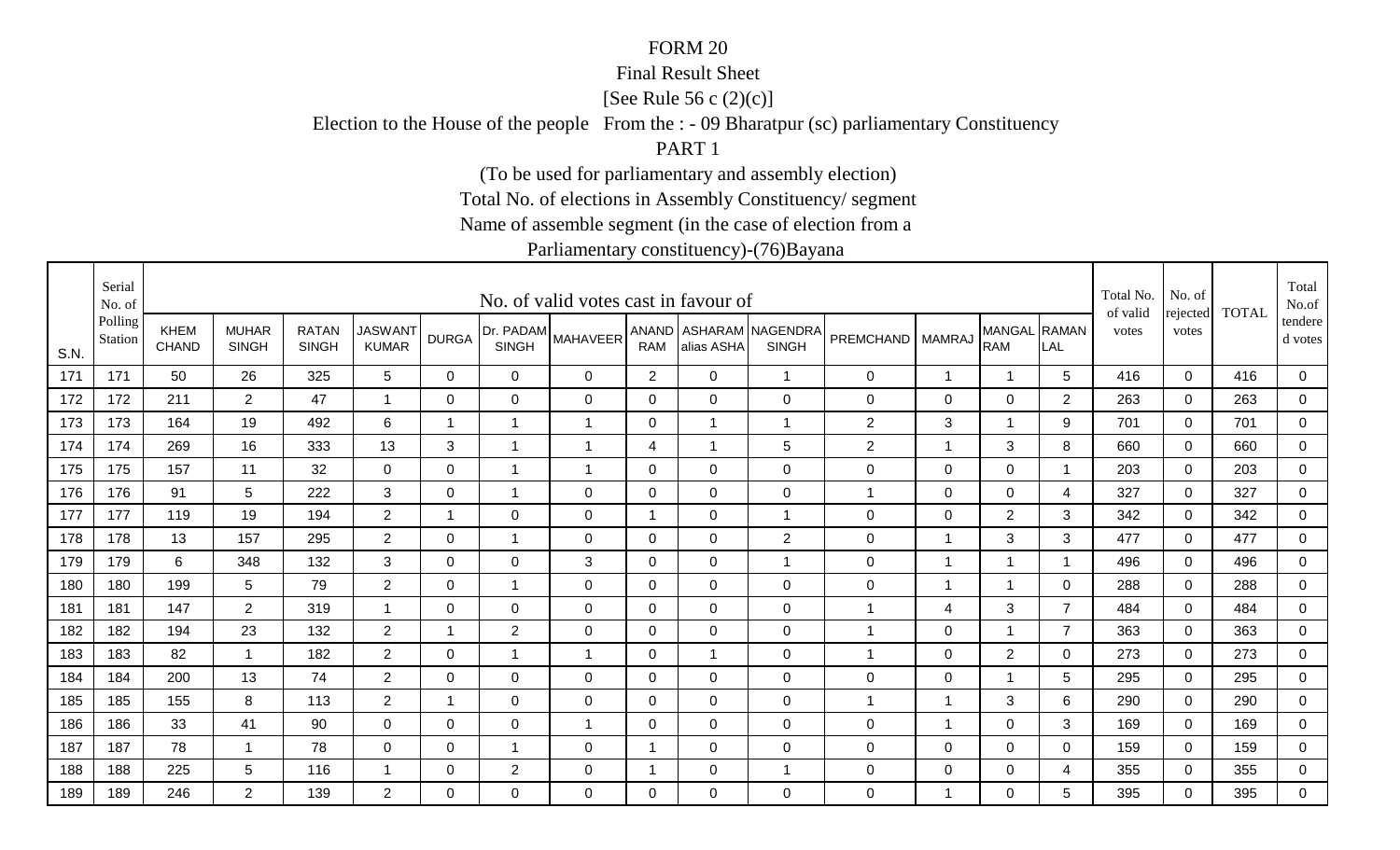### Final Result Sheet

[See Rule 56 c (2)(c)]

Election to the House of the people From the : - 09 Bharatpur (sc) parliamentary Constituency

PART 1

(To be used for parliamentary and assembly election)

Total No. of elections in Assembly Constituency/ segment

Name of assemble segment (in the case of election from a

|      | Serial<br>No. of   |                             |                              |                              |                                |                |                | No. of valid votes cast in favour of |                |                |                                        |                  |                |                            |                | Total No.<br>of valid | No. of<br>rejected | <b>TOTAL</b> | Total<br>No.of       |
|------|--------------------|-----------------------------|------------------------------|------------------------------|--------------------------------|----------------|----------------|--------------------------------------|----------------|----------------|----------------------------------------|------------------|----------------|----------------------------|----------------|-----------------------|--------------------|--------------|----------------------|
| S.N. | Polling<br>Station | <b>KHEM</b><br><b>CHAND</b> | <b>MUHAR</b><br><b>SINGH</b> | <b>RATAN</b><br><b>SINGH</b> | <b>JASWANT</b><br><b>KUMAR</b> | <b>DURGA</b>   | <b>SINGH</b>   | (Dr. PADAM MAHAVEER'                 | <b>RAM</b>     | alias ASHA     | ANAND ASHARAM NAGENDRA<br><b>SINGH</b> | PREMCHAND        | <b>MAMRAJ</b>  | MANGAL RAMAN<br><b>RAM</b> | LAL            | votes                 | votes              |              | tendere  <br>d votes |
| 190  | 190                | 191                         | 35                           | 239                          | $\overline{4}$                 | $\overline{1}$ | $\mathbf{1}$   | $\mathbf{1}$                         | $\mathbf{1}$   | $\overline{2}$ | $\overline{1}$                         | $\overline{1}$   | 5              | 4                          | $\overline{7}$ | 493                   | $\Omega$           | 493          | 0                    |
| 191  | 191                | 211                         | 5                            | 89                           | $\mathbf 0$                    | 0              | $\mathbf 0$    | $\mathbf 0$                          | 1              |                | $\mathbf 0$                            | $\boldsymbol{0}$ | $\mathbf 0$    |                            | $\overline{2}$ | 310                   | $\mathbf 0$        | 310          | $\overline{0}$       |
| 192  | 192                | 111                         | 9                            | 130                          | $\mathbf{1}$                   | 0              | 3              | 0                                    | 0              | -1             | $\mathbf 0$                            | $\mathbf 0$      | 3              | 1                          | $\mathbf 0$    | 259                   | 0                  | 259          | $\mathbf{0}$         |
| 193  | 193                | 145                         | 18                           | 167                          | $\overline{2}$                 | 0              | $\overline{2}$ | 0                                    | 0              | 0              | $\overline{1}$                         | 1                | 5              | 3                          | 6              | 350                   | 0                  | 350          | 0                    |
| 194  | 194                | 204                         | 16                           | 163                          | $2^{\circ}$                    | $\Omega$       | $\Omega$       | $\overline{1}$                       | 1              | $\Omega$       | $\overline{0}$                         | $\mathbf 0$      | $\overline{1}$ | $\overline{4}$             | $\overline{7}$ | 399                   | $\Omega$           | 399          | $\mathbf 0$          |
| 195  | 195                | 14                          | 5                            | 75                           | 3                              | 0              | 0              | 0                                    | 0              | 0              | $\mathbf 0$                            | $\mathbf 0$      | $\mathbf 1$    | $\mathbf 1$                | $\Omega$       | 99                    | $\Omega$           | 99           | $\mathbf 0$          |
| 196  | 196                | 124                         | 35                           | 229                          | $\mathbf 1$                    | $\overline{1}$ | $\mathbf{1}$   | $\overline{1}$                       | 0              | $\overline{0}$ | $\overline{0}$                         | 0                | 0              | $\mathbf 0$                | 5              | 397                   | $\Omega$           | 397          | 0                    |
| 197  | 197                | 103                         | $\overline{7}$               | 221                          | $\mathbf{1}$                   | 0              | $\overline{2}$ | 1                                    | 0              | 0              | $\mathbf 0$                            | 0                | -1             | 0                          | $\overline{c}$ | 338                   | 0                  | 338          | 0                    |
| 198  | 198                | 135                         | 40                           | 140                          | 6                              | 1              | $\mathbf 1$    | 0                                    | $\mathbf 0$    | -1             | $\overline{1}$                         | $\mathbf 0$      | 3              |                            | 6              | 335                   | $\mathbf 0$        | 335          | $\mathbf 0$          |
| 199  | 199                | 272                         | 6                            | 163                          | 3                              | $\Omega$       | 3              | $\mathbf 0$                          | $\mathbf 0$    | -1             | $\overline{0}$                         | $\mathsf 0$      | 3              | $\overline{2}$             | 4              | 457                   | $\Omega$           | 457          | $\overline{0}$       |
| 200  | 200                | 187                         | 43                           | 236                          | $\overline{1}$                 | $\mathbf 0$    | $\mathbf 0$    | $\mathbf 1$                          | 1              | $\overline{0}$ | $\mathbf 0$                            | $\mathsf 0$      | $\overline{1}$ | $\overline{2}$             | 8              | 480                   | $\mathbf 0$        | 480          | $\overline{0}$       |
| 201  | 201                | 176                         | $\overline{7}$               | 85                           | $\Omega$                       | $\Omega$       | $\mathbf 0$    | $\mathbf 0$                          | $\mathbf 0$    | $\overline{0}$ | $\overline{0}$                         | $\mathbf 0$      | $\mathbf 0$    | 1                          | - 1            | 270                   | $\mathbf 0$        | 270          | 0                    |
| 202  | 202                | 52                          | $\overline{\mathbf{1}}$      | 62                           | $\overline{0}$                 | 0              | $\mathbf 0$    | $\mathbf 0$                          | 0              | 0              | $\mathbf 0$                            | 1                | $\mathbf 1$    | $\overline{0}$             | 4              | 121                   | 0                  | 121          | $\overline{0}$       |
| 203  | 203                | 136                         | $\overline{2}$               | 84                           | $2^{\circ}$                    | -1             | $\overline{2}$ | $\mathbf 1$                          | 0              | 0              | $\overline{1}$                         | 1                | 5              | $\overline{2}$             | $\overline{2}$ | 239                   | $\mathbf 0$        | 239          | $\overline{0}$       |
| 204  | 204                | 172                         | 19                           | 128                          | $\overline{1}$                 | 0              | 4              | 1                                    | 1              | $\mathbf 0$    | 2                                      | 1                | $\overline{1}$ | $\overline{2}$             | 6              | 338                   | $\mathbf 0$        | 338          | $\overline{0}$       |
| 205  | 205                | 333                         | $\overline{2}$               | 219                          | 6                              | 0              | $\mathbf 1$    | 1                                    | 0              | $\mathbf 0$    | $\mathbf 0$                            | $\mathbf{1}$     | $\sqrt{2}$     | $\overline{2}$             | 13             | 580                   | $\mathbf 0$        | 580          | $\overline{0}$       |
| 206  | 206                | 224                         | $\overline{7}$               | 227                          | 4                              | 0              | $\mathbf{1}$   | $\mathbf 1$                          | $\mathbf 0$    | -1             | $\mathbf 0$                            | $\mathbf{2}$     | 2              | $\mathbf 0$                | 5              | 474                   | $\Omega$           | 474          | 0                    |
| 207  | 207                | 160                         | 19                           | 233                          | $\overline{2}$                 | 0              | $\overline{2}$ | 1                                    | $\overline{c}$ | -1             | 2                                      | $\mathbf 0$      | $\mathbf 0$    |                            | 5              | 428                   | $\Omega$           | 428          | $\overline{0}$       |
| 208  | 208                | 216                         | 63                           | 120                          | 1                              | -1             | -1             | $\mathbf{0}$                         |                | $\overline{0}$ | $\overline{1}$                         | 0                | -1             |                            | 5              | 411                   | $\Omega$           | 411          | $\mathbf 0$          |